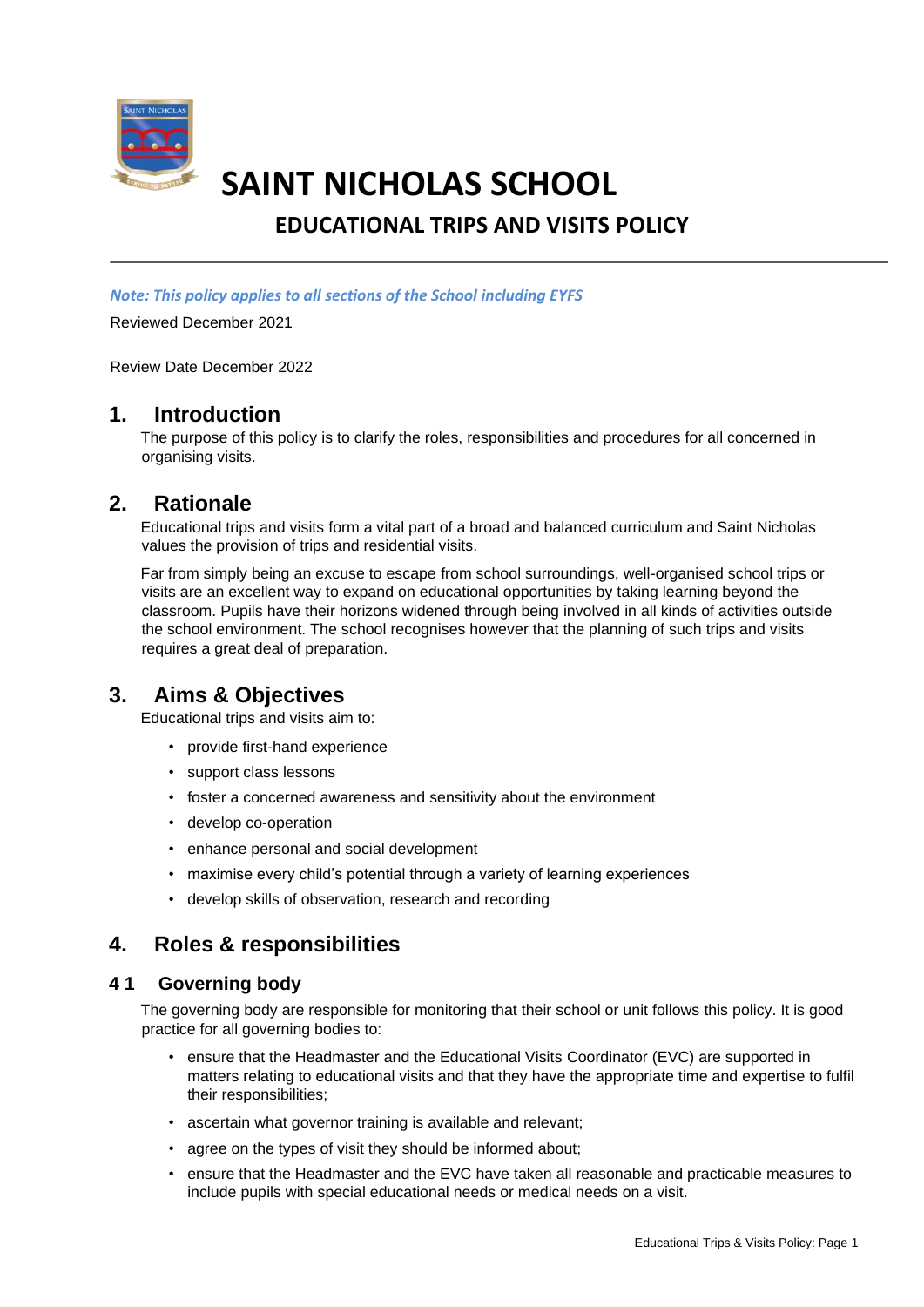## **4 2 Headteacher**

The Headteacher is responsible for ensuring that this policy is followed and for ensuring staff have, or have access to, an appropriate Educational Visits Co-ordinator.

- delegate tasks to the EVC;
- ensure that arrangements are in place for the governing body to be made aware of visits so that questions can be asked as necessary;
- ensure that arrangements are in place for the educational objectives of a visit to be inclusive, to be stated in the pre-visit documentation, and to be made known to all relevant parties;
- ensure that issues identified by exploratory visits have been satisfactorily resolved within the risk assessment;
- ensure that the accreditation or verification of providers has been checked;
- ensure that visits are evaluated to inform the operation of future visits;
- ensure that the EVC keeps him or her informed of the progress of the visit and that this information is relayed to governors (and to parents as necessary);
- check that the EVC has ensured an appropriately competent party leader who will meet the LEA's criteria.
- for less routine visits, the Headmaster will need to ensure that the EVC can obtain advice from an appropriate technical adviser as necessary;
- ensure that there is a contingency plan (plan B), covering for example the implications of staff illness and the need to change routes or activities during the visit (see below). The consent form should carry details of plan B;
- make time available for the EVC to arrange for the induction and training of staff and volunteers and ensure that staff receive the induction and training that they need before the visit;
- allocate sufficient resources to meet identified training needs, including attendance at courses arranged or held by the LEA. INSET sessions relating to educational visits may be organised;
- arrange for the recording of accidents and the reporting of death or disabling injuries as required. Accident and incident records should be reviewed regularly, and this information used to inform future visits;
- help to ensure that serious incidents, accidents and near-accidents are investigated;
- ensure that the school has emergency procedures in place in case of a major incident on an educational visit. These should be discussed and reviewed by staff. Ensure that pupils, parents, group supervisors and others are given written details of these procedures;
- check that contractors have adequate emergency support procedures, and that these will link to school and LEA emergency procedures.

## **4 3 Educational visits co-ordinator (EVC)**

The EVC for Saint Nicholas is the Deputy Head. The EVC's job is not to plan visits and trips for staff, but to guide staff through Health and Safety issues and to check legal regulations have been followed. The EVC can then advise the Headmaster as to whether the trip can be authorised. The EVC will:

- support the head and governors with approval and other decisions;
- ensure competent people to lead or otherwise supervise a visit;
- assess the competence of leaders and other adults proposed for a visit. This will commonly be done with reference to accreditations from an awarding body. It may include practical observation or verification of experience;
- organise the training of leaders and other adults going on a visit. This will commonly involve training such as first aid, hazard awareness etc;
- organise thorough induction of leaders and other adults taking pupils on a specific visit;
- in liaison with the Heads PA, ensure that DBS disclosures are in place as necessary;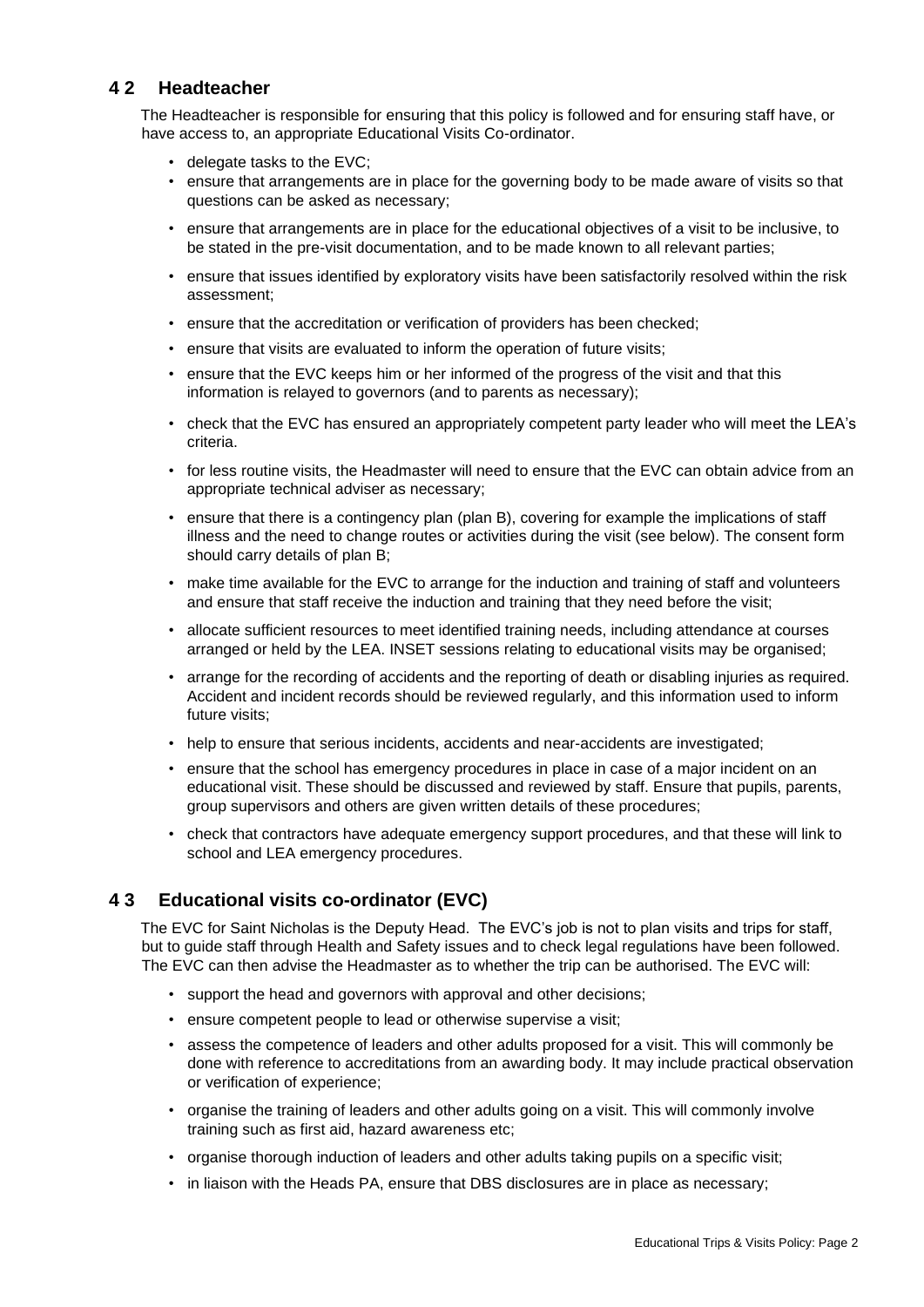- ensure the party leader obtains the consent or refusal of parents and provides full details of the visit beforehand so that parents can consent or refuse consent on a fully informed basis;
- organise the emergency arrangements and ensure there is an emergency contact for each visit;
- ensure that the school contact has the authority to make significant decisions. He or she should be contactable and available for the full duration of the visit 24 hours a day. He or he should be able to respond immediately at the school base to the demands of an emergency and should have a back-up person or number;
- brief the party leader and supervisors about the emergency procedures as part of the risk assessment briefing and that the leader and supervisors have ready access to them during the visit;
- ensure that the party leader impresses upon parents the importance of providing their own contact numbers, more than one, which will enable the parents to be contacted in case of emergency;
- establish a procedure to ensure that parents are informed quickly about incident details through the school contact, rather than through the media or pupils;
- keep records of individual visits including reports of accidents and 'near-accidents' (sometimes known as 'near misses');
- ensure that visit evaluation is used to inform training needs. Further staff training should be made available where a need is identified;
- review systems and, on occasion, monitor practice.

#### **4 4 Party leader**

Party Leaders carry 'a profound responsibility'. Indemnities have no legal validity, and it is the responsibility of all staff to act as 'a careful parent', with overall responsibility lying with the party leader.

Courts take the view that teachers should act as careful parents. If a teacher is aware of special factors that are not known to the parents, the Courts would expect the teacher to exercise the appropriate amount of care – which could well be higher than that exercised by parents. This care should be appropriate for the age and ability of the children, and the activity being undertaken.

The party leader is officially recognised and is responsible for ensuring that all other accompanying adults know their duties and responsibilities, if any, including volunteer parents and staff who are their senior. Extra care is needed if any family members of the party leader are in the party. The party leader's obligations lie first with the party, i.e. the pupils.

## **4 5 Accompanying teachers**

Accompanying teachers must:

- do their best to ensure the health and safety of everyone in the group;
- act as any reasonable parent would in the circumstances;
- take reasonable steps to avoid exposing pupils to dangers that are foreseeable and beyond those that the pupils can reasonably be expected to cope with;
- Consider stopping the visit or the activity and notify the group leader if s/he thinks there is an unacceptable risk to the health and safety of the pupils in their charge.

#### **4 6 Volunteers**

- Non-teacher adults must be clear about their roles and responsibilities.
- Volunteers must not be left in sole charge of pupils except where they are DBS cleared and it has been previously agreed as part of a risk assessment.
- They must follow the instructions of the group leader and teachers and assist with control and discipline.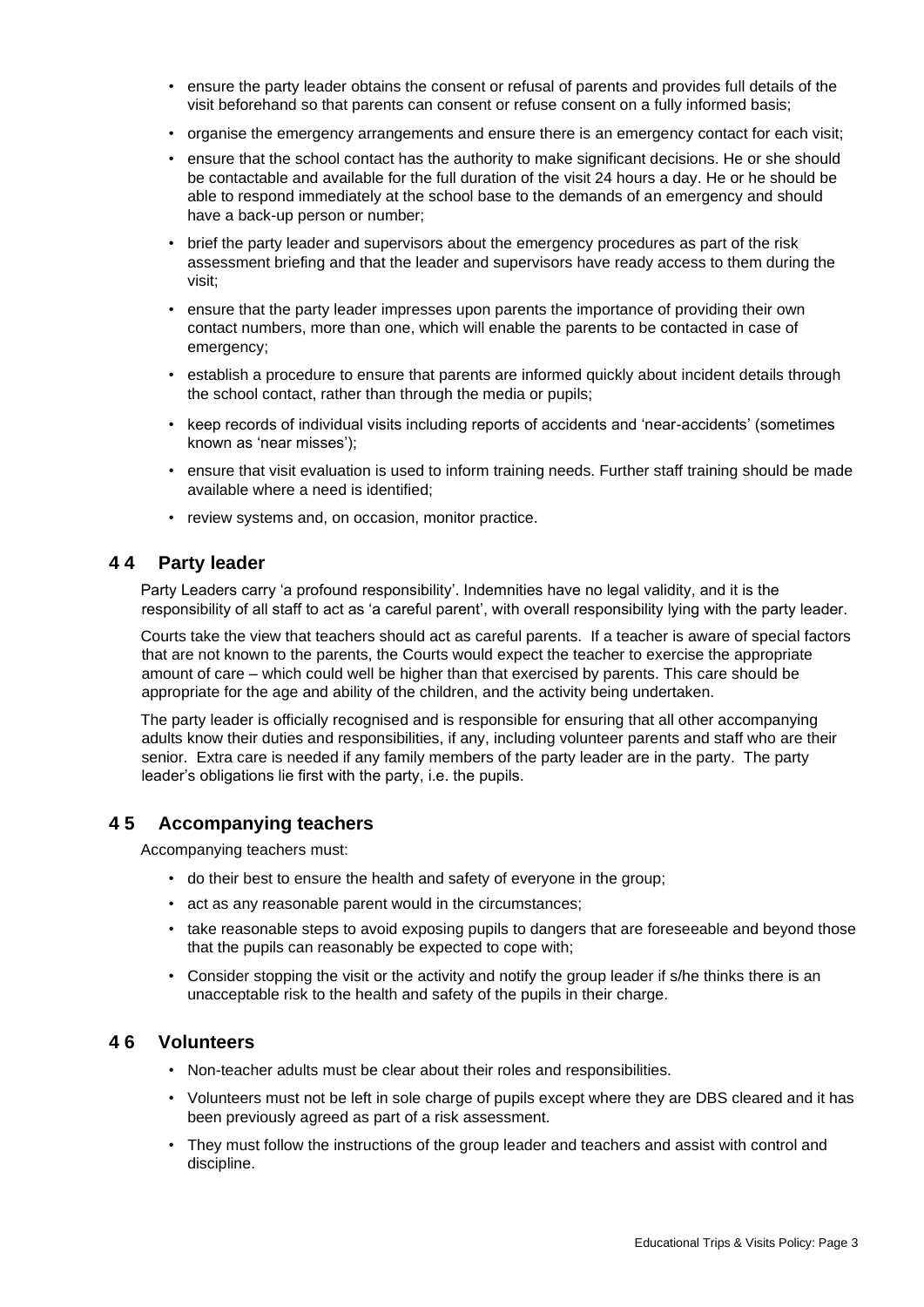## **4 7 Students**

A school trip is an integral part of Students' learning and to ensure that they enjoy and benefit from the visit, there are a few basic rules that must be understood and accepted:

- They are representing Saint Nicholas School and have a duty to act responsibly. If they travel, or mix, with members of the public, pupils must do nothing to bring the School's name into disrepute.
- Teachers are acting in 'loco parentis' and will therefore be final and undisputed arbiter in all matters, answerable to the parents/guardians of pupils
- Pupils will be told whether or not school uniform is to be worn, and must be told what is acceptable dress code for the trip.
- Punctuality for all rendezvous is essential.
- Consumption of alcohol, tobacco and vaping is strictly forbidden.
- Mobile phones are prohibited on day and residential trips. In the event a trip leader requires pupils to use a phone for activities on the trip. This must be agreed by the EVC and Head teacher, during the planning stage.
- Where mobile phones have been agreed on a trip, pupils must bring a remote charger to charge the phone. All phones must be collected in after each activity they are required for.
- Pupils should never walk alone always in a group of 3 and 4 and of mixed sex where applicable.
- Pupils must not take unnecessary risks;
- K2 Pupils must follow instructions of the group leader, teachers, instructors and people within the venues;
- Pupils must follow the schools dress and behaviour conduct;
- When abroad, pupils should be sensitive to local customs;
- Pupils should be aware of anything that may cause themselves or others harm, speak to their group leader or teacher if they are concerned.
- If any pupil is guilty of serious misconduct during a school journey will their parents will be informed by the Headmaster on returning to school. On overseas trips parents may be asked to collect the child.

## **5. Health & safety**

#### **5 1 Staff pupil ratio**

#### Local visits

DfES guidance has in the past suggested that for visits to local historical sites and museums and local walks, the ratio in normal circumstances would be:

- $\cdot$  1 adult for every 6 pupils (Years 1 3), under-fives reception classes must have a higher ratio;
- 1 adult for every  $10 15$  pupils (Years  $4 6$ );
- 1 adult for every 15 20 pupils (Year 7+).
- Saint Nicholas School policy is there must always be a minimum of two adults.

Residential visits

- The rule of thumb is 1 teacher for every 10 pupils. It may be necessary to adapt this ratio in light of the kinds of activity undertaken.
- For younger children the ratio will be higher although adults, properly vetted (e.g. parents) may be included, unless their own child is on the trip.
- For potentially hazardous activities, e.g. rock climbing or exploring a big city, as few as 1 adult for 5 pupils may be necessary. This ratio must be addressed by the party leader in the risk assessment.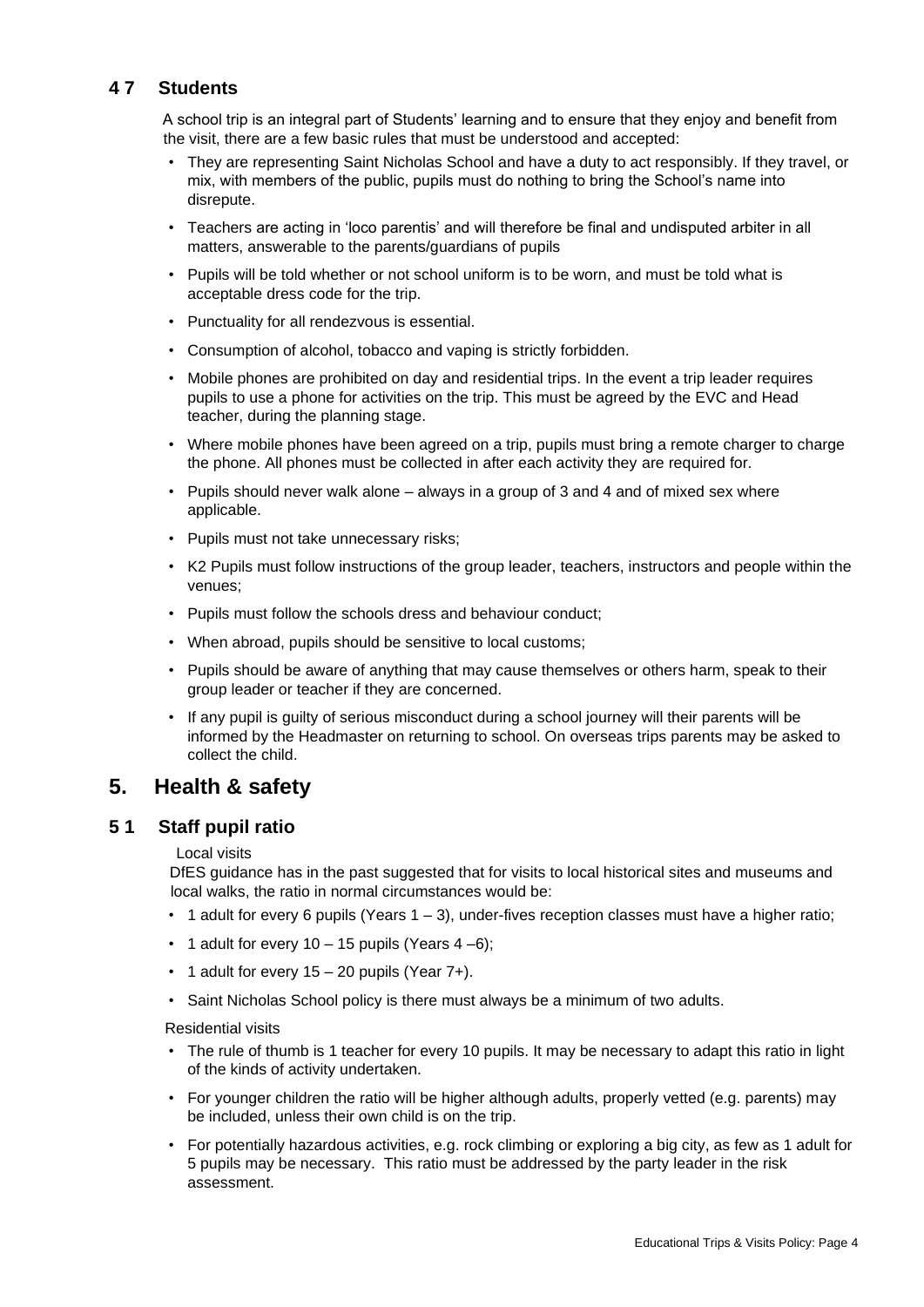• Ideally, there should be at least one man and one woman accompanying mixed groups.

## **5 2 First aid requirements**

- A First Aid Kit should be taken on school trips.
- Travel sickness pills These are the responsibility of the parent and should they wish staff to administer them for homeward journeys they must write a letter of request. Children should not be in possession of any medicines themselves.

#### **5 3 Emergency contact numbers/ use of school mobile**

- There must always be a designated emergency contact person, usually the EVC or the Headteacher, who knows the strategic emergency plans.
- This person will provide a link between the party and the home community in an emergency, and hold and have available 24 hours a day all relevant information including a full list of all the people involved.
- All parents must be informed of the name and phone number of the designated contact person. This will be the school number during school hours.
- The school mobile must always be taken on school trips and the batteries be fully charged in readiness. The phone is available from the resources secretary.

## **5 4 Transportation**

#### **Obligations of coach company**

- Every child aged 3 years up to (but not including) 16 years is to be provided with a forward-facing seat with a fitted lap belt.
- Only person over 16 years may use side facing seats.
- Emergency procedures should be in place for a major crisis
- The company, and therefore the driver, is to be fully briefed on destination, routes, parking. (This may require liaison with party leader.)
- Party leaders are responsible for the suitability of coaches used abroad.

#### **Use of staff cars**

- Staff are not obliged to use their own car for carrying pupils, and should only do so with the correct insurance and with parental permission (a teacher carrying pupils should check with the bursar that the school insurance is sufficient, in the event they do not have their own appropriate insurance).
- When transporting a child to hospital, where possible an accompanying member of staff should be taken. However, using an ambulance is recommended and preferred.

## **6. Safeguarding children**

- Parents are often asked to volunteer to accompany children on day trips. It would be unreasonable to expect parents to undergo DBS checks and not at all practicable. However the party leader must consider how volunteers are used.
- Under no circumstances must a volunteer who has not obtained a Disclosure, due to infrequent contact with children, be left unsupervised with children.
- Where parents have unsupervised significant contact with young persons then they will need to be DBS checked.
- All accompanying parents or other adults on overseas school trips must be DBS checked.

## **7. Special Educational Needs & Disability**

- All reasonably practicable efforts have been made during the course of risk assessment to include disabled pupils in educational visits; and to include those disabled pupils who wish to take part in educational visits out of school hours.
- This will usually entail discussion with the pupil, parents, party leader and other supervisors, the manager of the venue to be visited, the tour operator etc.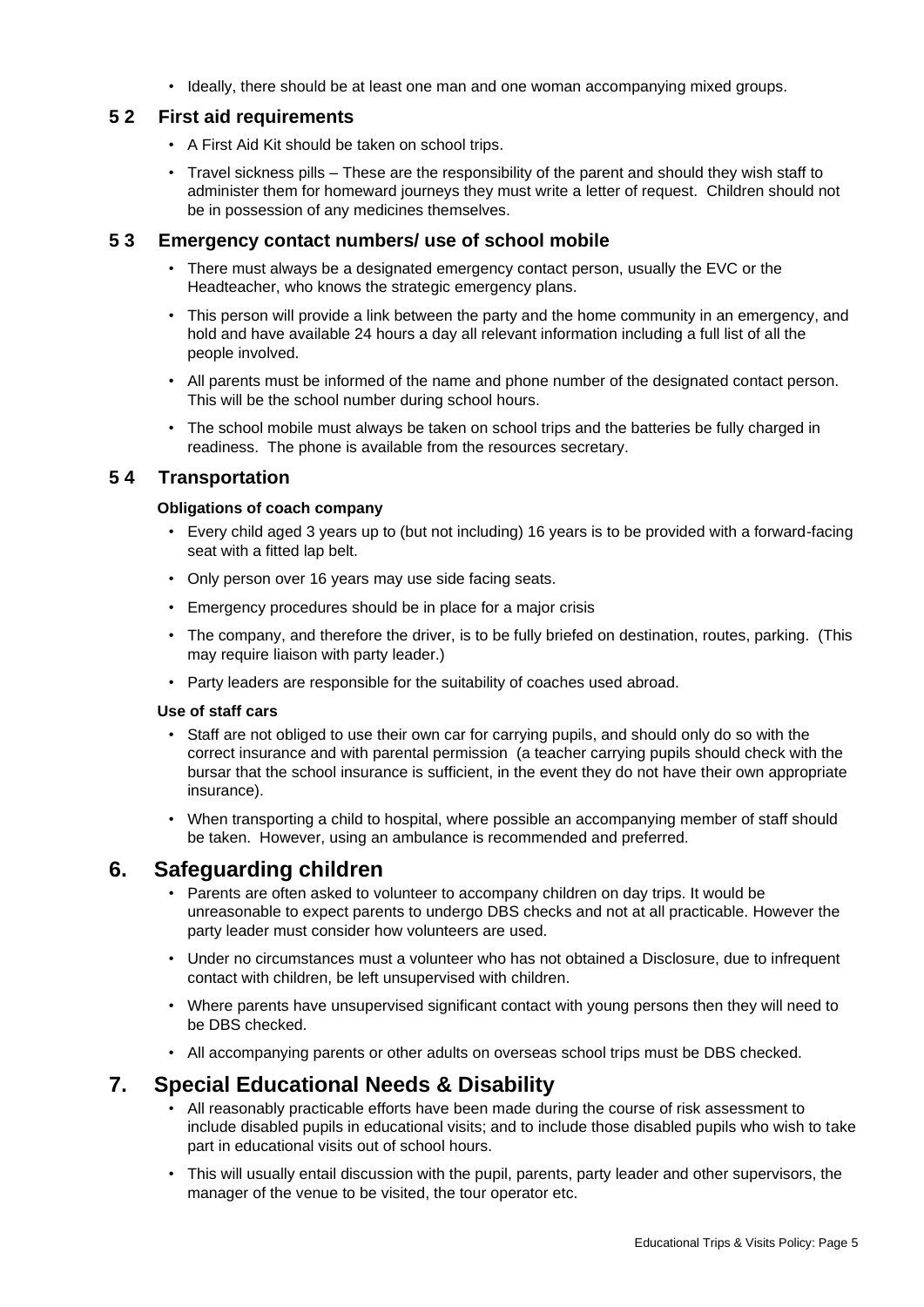## **8. Supporting staff**

- The party leader should make sure staff are able to take sure breaks if they need to. Escorting and supervising children offsite brings its own stresses and staff can feel overwhelmed by the responsibility.
- For some staff it may be a new experience and to have children under their care and control for 24 hours can be particularly trying, especially if they are expected to manage a particularly unruly child. Make sure such staff are well supported; after all we hope they will volunteer again next year!

## **9. Procedures**

For detailed advice on leading a school trip refer to the 'Handbook for Party Leaders'

## **9 1 Before the trip**

#### **Trip approval**

- Application for school trips should take place at least a term in advance.
- Check the suitability of the trip with the EVC and gain approval,
- Check the school calendar with the EVC.
- When the trip is approved complete the full trips application form for the EVC to sign.

Once approved enter the trip in the school diary (in the office and on the school on-line calendar), let all staff know at weekly briefing and let kitchen staff know as soon as possible, to arrange packed lunches if appropriate.

• See the office regarding any funding requirements.

#### **Parental consent**

Parents need to be fully informed of the type of visit proposed. This is best done through an initial letter. Draft a letter for parents and have this approved by the EVC. This letter must detail precisely the nature of the activities that pupils will partake in and the risks involved.

Where appropriate and especially for a residential and/or overseas trip, this will be followed by a parents' meeting at which they should be informed of the following:

- Reason for and purpose of the visit;
- Nature of the programme (this must include details of all activities);
- Nature of the supervision arrangements;
- Expectations of behaviour (Code of Conduct)
- Method of travel, including names of coach companies, airlines, etc, as appropriate;
- Insurance arrangements;
- Cost and methods of payment;
- Pocket money and any arrangements for giving it out;
- Address and telephone number of venue;
- Type of accommodation, i.e. bunks, shared facilities, etc;
- Clothing requirements via a kit list (stress that clothing and other possessions should be clearly marked);
- Emergency contact telephone number;
- Procedures for storage and administration of medication
- Banned items i.e. jewellery, chewing gum etc
- The use of cameras/video cameras
- Sun protection requirements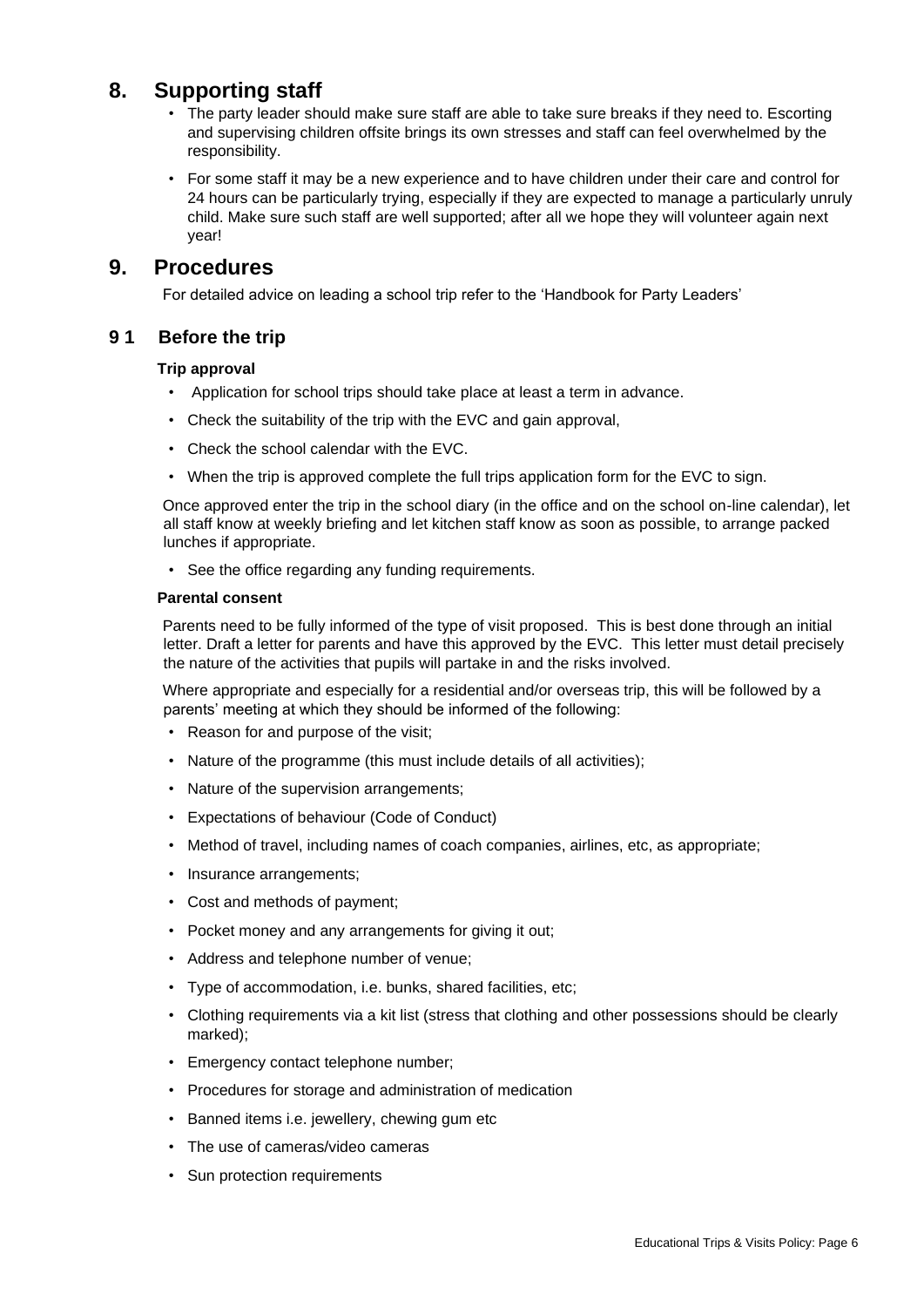• A parental consent form is required for each pupil attending a trip/visit.

#### **Risk assessments & medical requirements**

- See the EVC with regard to all risk assessments and insurance. Check that the general school insurance is adequate for the type of activity proposed. If not see the Bursar re obtaining enhanced insurance.
- Obtain and complete all necessary risk assessment forms. Template risk assessment forms are available on the common drive of the school server.
- Provide the office with a mobile phone number for the party leader. The school mobile should be used. Provide the office and EVC with the address and telephone number of the venue you are visiting.
- Check any special medical requirements of pupils and gain permission for any admin. Are any children an unacceptable risk? Provision should be made for them, e.g. their own parent accompanying them. Take sick bags, a first aid kit and bin bags with you on the trip.
- For Adventure holidays in UK, check the centre has a licence. (Licensing Authority website <http://www.hse.gov.uk/aala/index.htm> [\).](http://www.aala.org/) Any trip involving instruction in a potentially hazardous activity, check qualifications and competence of instructors and standard of equipment.
- Establish emergency number with Head for day trips, and set up engage group for parents on the residential trip.
- Establish disciplinary procedures if likely to be different from 'on-site', especially for residential trips.
- The visit or site specific risk assessment should always have a pre-assessed `Plan B' for contingencies. For example, what is the `Plan B' if your coach breaks down abroad? Speak with the EVC and see the 'Handbook for Party Leaders' for further advice.

#### **Transport & finance**

- Arrange and/or confirm your transport with the office staff.
- Provide the office with the departure time, approximate arrival time at your destination and the times for the return journey.
- Provide the office with the names of the pupils going on the trip.
- All financial transactions concerned with any visit should be paid into the school bank account. The party leader must therefore work closely with the Bursar and office staff.
- Under no circumstances must monies relating to a school trip be paid into a member of staff's personal bank account. All cheques should be made payable to Saint Nicholas School.
- Money collected from Pupils should be given to the Finance Officer on the day it is collected.

#### **Insurance of vehicles and drivers**

• All vehicles in which children are being transported, and the driver of those vehicles, must be adequately insured.

#### **Staff cover & effect on other school staff**

- Plan cover for the trip, for staff out and for the groups of children remaining. Provide the Deputy Head with a copy of this one week before the trip.
- Remind any staff affected by the trip of absent pupils.
- Make the necessary arrangements with the kitchen staff for packed lunches should the children be representing the school. For all normal school outings the pupils should bring their own packed lunches.

## **9 2 On the day of the trip**

- Notify the school office of any pupil absences and changes to accompanying adults.
- Check the suitability of pupils' clothing, footwear and possessions before leaving. If requirements in the letter to parents have been ignored or flouted then the pupil may be at risk and s/he should not travel if this is judged to be a significant risk. This is at the discretion of the Party Leader.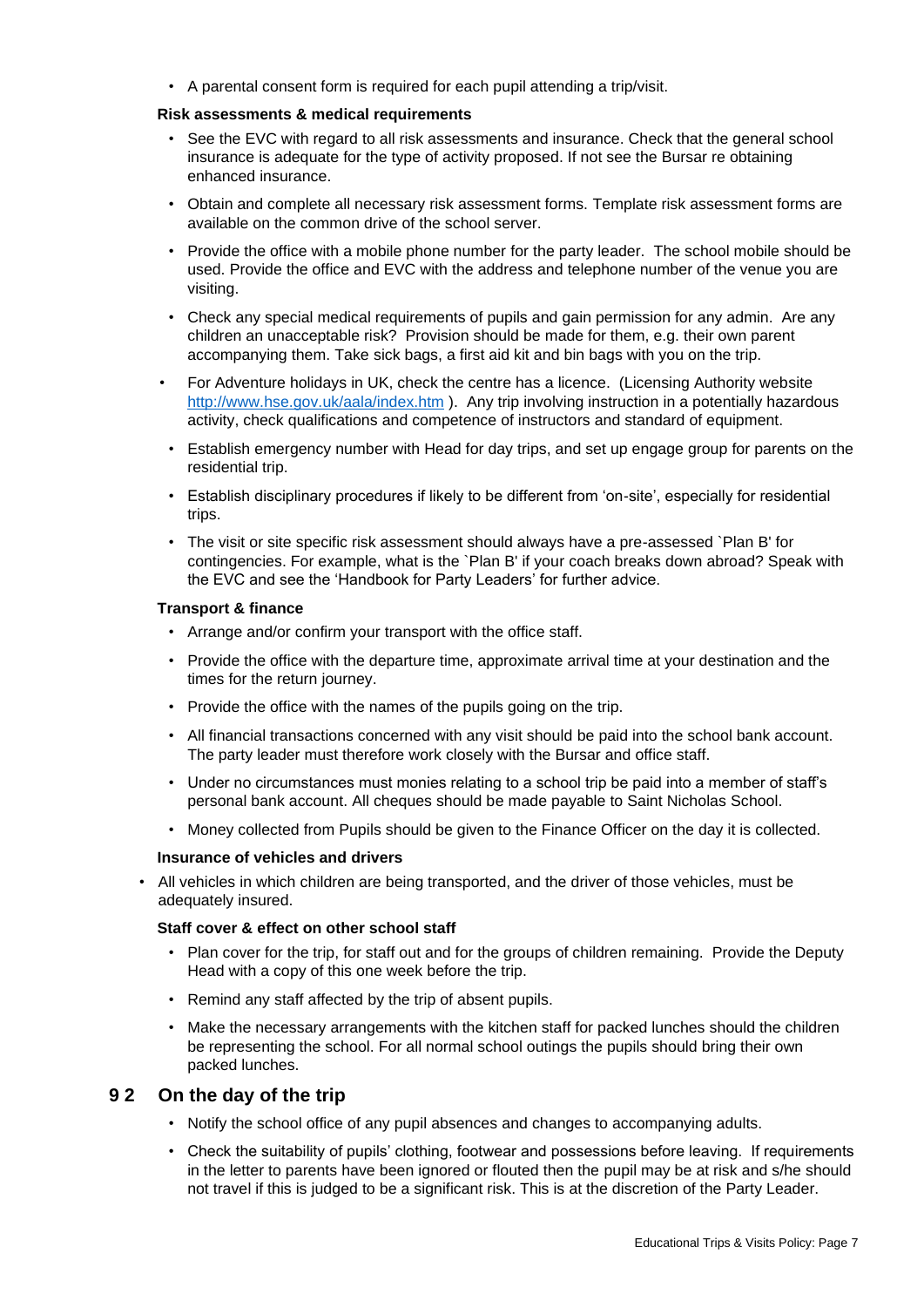- Check the mobile phone and First Aid Kit.
- Ensure all staff attending have registers for the pupils they are responsible for.

#### **On the coach, before departure**

- Staff seating should be equally distributed throughout the coach.
- Seat belts. Physically check on each pupil as well as tell them to keep belt on for whole journey. Younger pupils need regular checking.
- Inform pupils of discipline requirements.

#### **At the destination**

- Contact the school office to confirm arrival
- Conduct safety talk (including fire regs) before embarking on any activity.
- Ensure proper supervision of children at all times.
- In the case of overnight stays, rooms should be checked for damage on arrival and departure, and pupils should know where a member of staff can be found in an emergency at all times.
- No mobile phone or internet enabled devices in bedrooms at any time.

#### **9 3 Return journey**

- Check seat belts as before.
- Contact school office to confirm departure
- If the coach is delayed, phone school or send a message on the portal to give e.t.a. If pupils have been allowed to bring their own mobiles, they can be used to inform their parents.
- On arrival back at the school after a trip, staff must stay with the pupils until everyone has been collected from the school site. It is useful to have pupils' home contact numbers in case a parent does not come to collect their child.
- When returning out of school hours, you should arrange an emergency contact with a member of staff who holds keys (Headteacher, Caretaker) in case access to school is required (N.B. for genuine necessities).
- Staff should update the school portal with any change of return time due to delays in traffic etc.

If the trip is residential the attached forms should be completed/considered prior to departure:

| <b>APPENDIX 1</b> | Categories of trip/visit      |
|-------------------|-------------------------------|
| <b>APPENDIX 2</b> | <b>Risk Assessment</b>        |
| <b>APPENDIX 3</b> | <b>Emergency Procedures</b>   |
| <b>APPENDIX 4</b> | Handbook for Party Leaders    |
| <b>APPENDIX 5</b> | Application for approval form |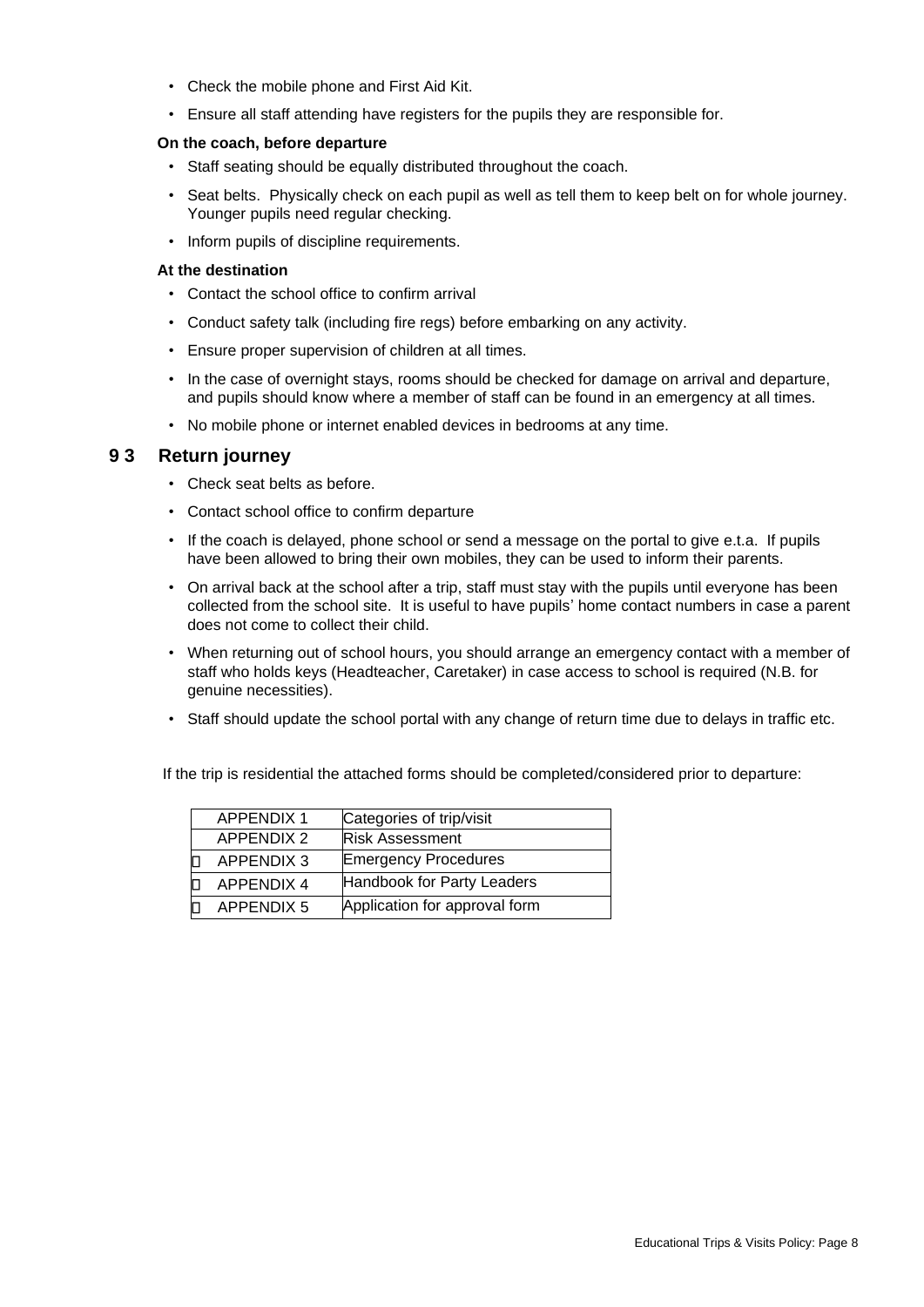# APPENDIX 1 - CATEGORIES OF TRIP/VISIT.

Within this document the term "remote" locations means:

- Any moorland (open uncultivated land at any height above sea level)
- Any mountain, woodland and cultivated land from which it would take more than 30 minutes travelling time to walk back to an accessible road or refuge.

Accessible road is a road accessible to an ordinary road going ambulance. Refuge is a building, either occupied or with means for summoning help, which can offer shelter for the party in an emergency.

Category A and B visits can be approved by the school's EVC.

## **CATEGORY A ACTIVITIES**

These comprise activities that present no significant risks with no need for the group leader to have National Governing Body or other accreditation. Includes visits, journeys and environmental studies for which the element of risk is similar to those encountered in daily life.

- Environmental and country walks
- Field studies non technical
- Historic sites
- Local sports tours
- Sites of commercial interest
- Walking not in remote locations

## **CATEGORY B ACTIVITIES**

Higher risk activities which require that the leader has undergone an additional familiarisation process or induction, specific to the visit and / or location.

The leader will be approved as competent by the Local Authority (LA) or by the Education Visits Coordinator (EVC) following LA guidance. Where appropriate a National Governing Body Award (such as Award of Basic Expedition Leadership or NVQ in Activity Leadership) will be a measure of competence.

- Camping not in remote locations (see definition above)
- Cycling on roads or off road terrain not in remote locations
- Farm visits
- Low level initiative challenges
- **Orienteering**
- Swimming lessons in off site swimming pools
- Zoo visits

## **CATEGORY C ACTIVITIES**

Higher risk activities which need approval by the Headmaster. The following are examples of potentially hazardous activities which will require approval by the Outdoor Education Advisor. This list is not exhaustive.

- Abseiling
- **Archery**
- **Ballooning**
- **Bivouacking**
- **Boating**
- Building sites
- Camping in remote locations
- **Canoeing**
- Caving / Potholing
- Field studies in high hazardous environments (e.g. glacial, streams, beaches)
- Flying
- **Gliding**
- Gorge or ghyll scrambling and river walking
- Hang gliding
- Horse riding / pony trekking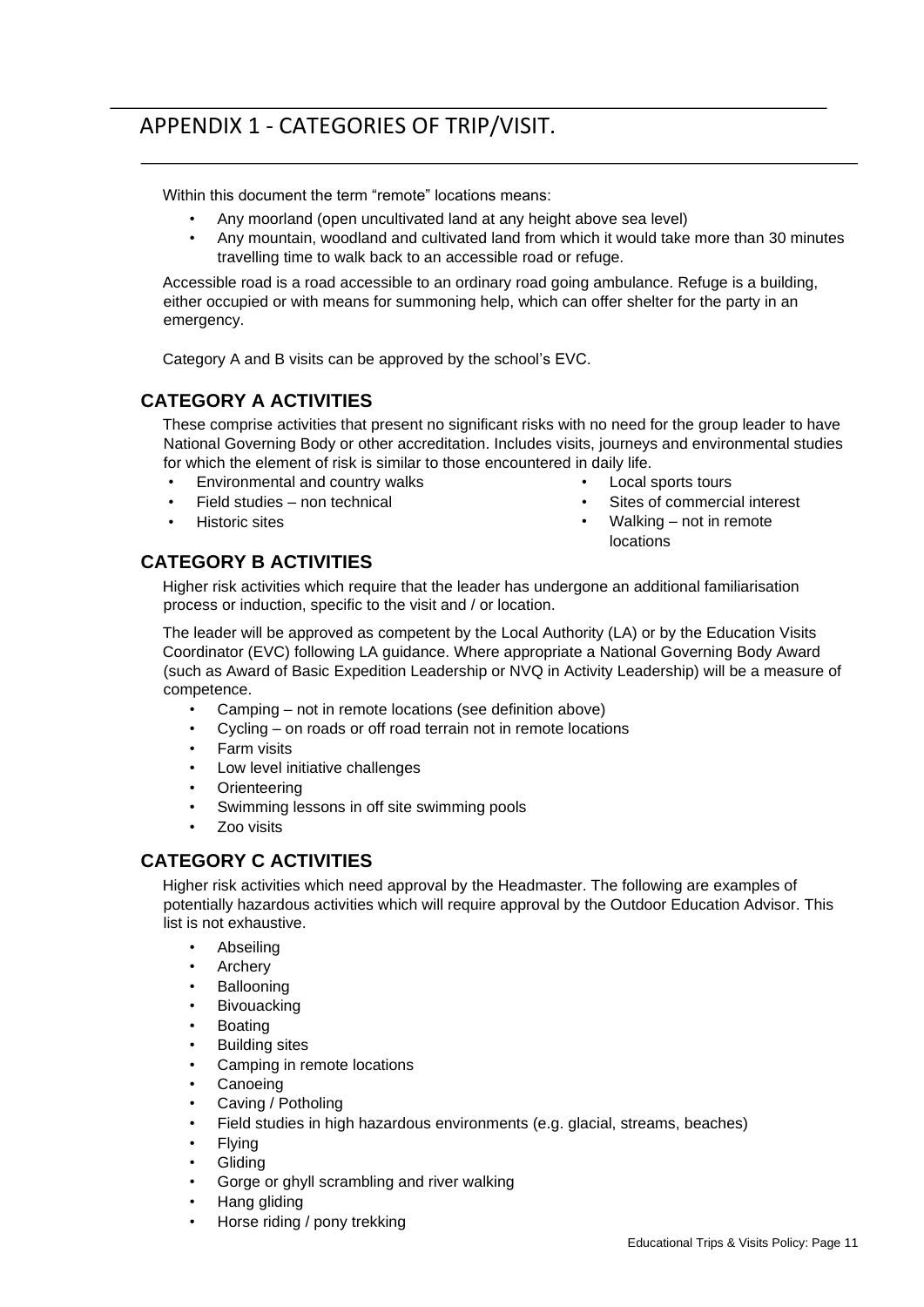- Kayaking
- Mine exploration
- Motor sports
- Mountain biking in remote locations (see definition above)
- Mountain walking / scrambling
- Night activities or activities in poor / reduced visibility
- Overseas trips
- Paintballing
- **Parachuting**
- **Parascending**
- Power boating
- Rafting (white-water)
- Remote locations
- Rock climbing including sea level traversing
- Ropes courses / adventure playgrounds
- **Sailing**
- Shooting activities
- Skiing and snowboarding (including commercially organised trips)
- Sub-aqua and snorkelling
- **Tobogganing**
- Unsupervised activities including unaccompanied expeditions
- Water based activities
- Water skiing
- Windsurfing
- Winter mountaineering

Party leaders must seek and obtain the approval of the Headmaster before undertaking any trip or visit which falls into Category C.

## **LEGISLATION FOR OFF-SITE VISITS**

The Activity Centres (Young Persons Safety) Act 1995 and the Adventure Activities Licensing Regulations 1996 was introduced following tragedies involving pupils engaged in adventure-type activities, and requires certain providers of specified activities to be licensed.

The following activities are within the scope of the license scheme and since April 2003, are classified as "Category C" visits in the Educational Trips and Visits policy and the procedures for approval should therefore be followed:

- caving (underground exploration in natural caves and mines including pot holing, cave diving and mine exploration)
- climbing (climbing, traversing, abseiling and scrambling activities except on purposedesigned climbing wall or abseiling towers)
- trekking (walking, running, pony trekking, mountain biking, off-piste skiing and related activities when done in moor or mountain country, which is remote i.e. over 30 minutes travelling time from the nearest road or refuge)
- water sports, (canoeing, rafting, sailing and related activities when done on the sea, tidal waters or larger non-placid inland waters)

Anyone who provides, in return for payment, any of the above activities to young persons under 18, must have a licence and abide by its conditions.

The scheme is aimed at those who sell adventure activities to schools and to the public. Schools should therefore, as part of their assessment of an activity provider, confirm that the provider has satisfied the licensing criteria.

Whilst the license scheme does not cover activities offered by schools to their own pupils, comparable safety standards should be provided.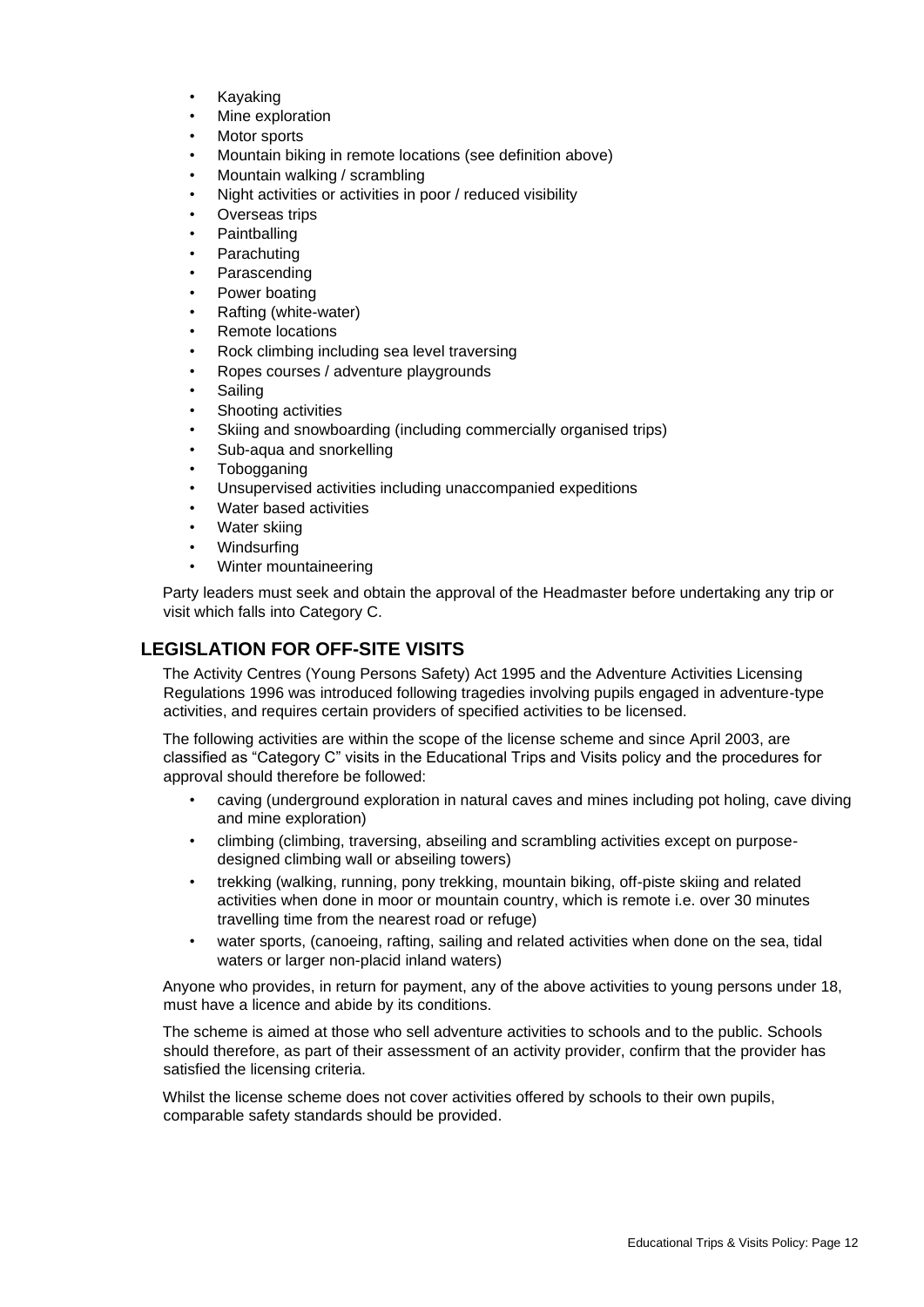## APPENDIX 2 - RISK ASSESSMENTS

Risk Assessments for any off-site visits are required by law! The aim of a risk assessment is to generate a culture of safety for your visit**.** This is a formal assessment of the risks that might be met on a visit.

## **A RISK ASSESSMENT HAS 3 PARTS**

#### *Generic Risk Assessment-*

- Can be in place and held on file.
- These are likely to apply to the activity wherever and whenever it takes place;  $\square$ Must be reviewed regularly.

#### *Specific Risk Assessment-*

- The particular details for that trip.
- These will differ from place to place and group to group  $\square$  Add to the generic risk assessment.

#### *On-Going Risk Assessment-*

- Keep looking and thinking all of the time during visit.
- These take account of, for example, illness of staff or pupils, changes of weather, availability of preferred activity.

## **HOW DO WE DO IT - WITHOUT UNNECESSARY PAPERWORK?**

Risk assessments should have the aim of preventing risks or reducing them. Pupils must not be placed in situations which expose them to an unacceptable level of risk. Safety must always be the prime concern.

- Use the sample risk assessments which are available on the school server; example also on following page
- List the potential hazards involved in a particular visit; use the template on the school server
- Use the simplified guide on the following page to identify the hazards and quantify the risks
- Put control measures in place
- If the resulting risk can then be considered **low** go ahead
- **If not** reconsider your control measures or cancel the plan.
- What are the Hazards?
- Whom they might affect?
- What safety measures need to be in place to reduce risks to an acceptable level?
- Can the group leader put safety measures in place?  $\square$  What steps will be taken in an emergency?

The person carrying out the risk assessment should be the party leader. They should record it and give a copy to EVC.

#### *Frequent visits*

Frequent visits to local venues such as sporting arenas or art galleries may not need a risk assessment every time. A generic assessment of the risks can be made and the template reused, checking it remains appropriate each time.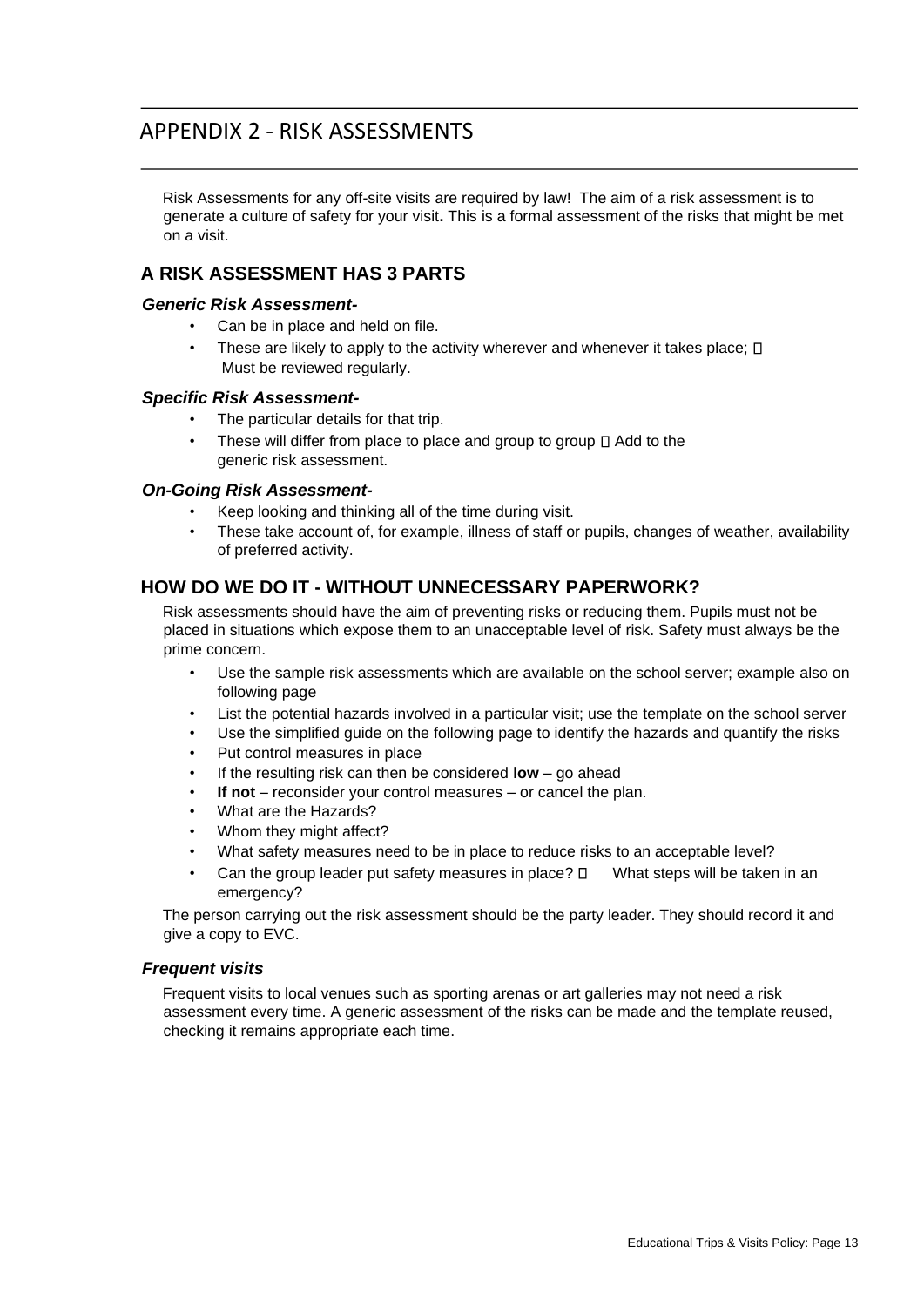## **Risk assessment simplified**

## **Definitions**

#### **Hazard:**

Object or activity with the potential to cause harm or damage.

#### **Risk:**

Likelihood that damage or harm will occur

#### **Risk Level:**

How serious an injury could be and how likely it is to occur.

#### **Calculating Risk Level**

#### **Step One**

How serious could it be?-*Give it a number* 

- $\cdot$  3 = Death/Major injury
- $2 = 7$  day injury
- $\cdot$  1 = All other injury

#### **Step Two**

How likely is it for this to occur?-*Give it a number*

- 3 = Certain or very likely to occur
- 2 = Will occur sometimes
- $\cdot$  1 = Very unlikely to occur

#### **Step Three**

• Multiply the two numbers from above and enter this figure in the RISK LEVEL BOX

#### **Step Four**

Priority

Which band does the number in the Risk Level box fall into?

- $\cdot$  High 6-9
- Medium 3-4
- $\cdot$  Low 1-2

#### **Step Five**

Once you have decided on Control Measures, repeat Steps One, Two and Three to give the Residual Risk, which should be lower than without Controls i.e. the whole point of carrying out a Risk Assessment!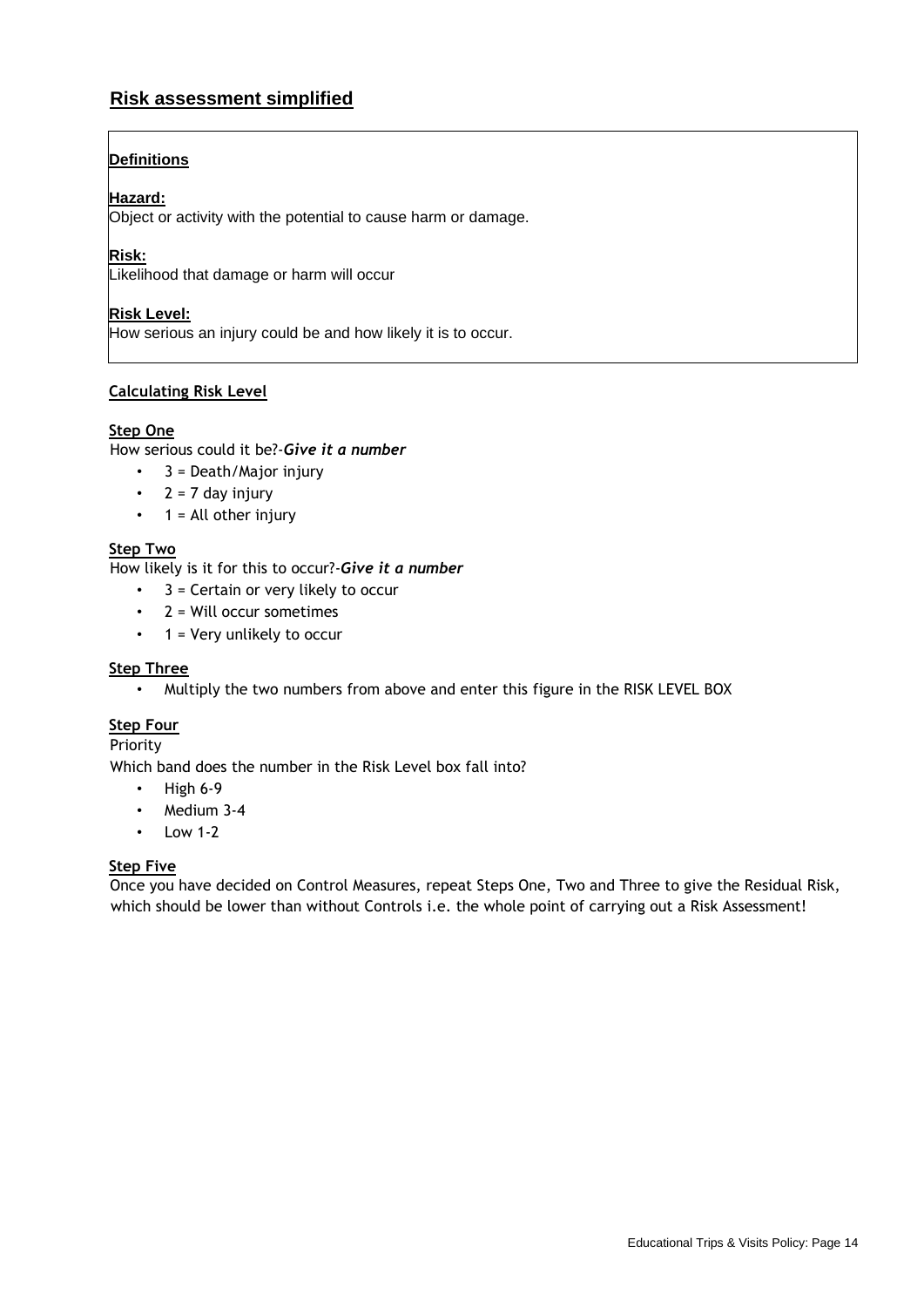## **Risk assessment simplified – an example**

| <b>Residential trip to Cologne</b>                            |                                  |                             | <b>Assessor J Taylor</b> |                                                                                                                                                                                                                           | Date of trip 4-6<br>December 2013 |
|---------------------------------------------------------------|----------------------------------|-----------------------------|--------------------------|---------------------------------------------------------------------------------------------------------------------------------------------------------------------------------------------------------------------------|-----------------------------------|
| <b>HAZARD</b>                                                 | <b>PERSONS AT</b><br><b>RISK</b> | <b>RISK</b><br><b>LEVEL</b> | <b>PRIORITY</b>          | <b>CONTROL MEASURES</b>                                                                                                                                                                                                   | <b>RESIDUAL</b><br><b>RISK</b>    |
| <b>Before the trip</b><br>Strains from carry heavy<br>luggage | All                              | 3                           | M                        | Brief students before the trip<br>that they will be required to<br>carry their own luggage and<br>that it must be a suitable<br>weight to carry. They must<br>also not buy very heavy items<br>at the market.             | $\overline{2}$                    |
| <b>Medical conditions</b>                                     | All                              | 6                           | H                        | Parents to be required to<br>inform accompanying staff<br>of any medical conditions of<br>which we are not already<br>aware from the at risk<br>students list attached.<br>All staff to be aware of<br>medical conditions | 4                                 |
| <b>Coach Travel</b><br>Falling off seats                      | All                              | 4                           | M                        | Ensure all students are wearing<br>seat belts                                                                                                                                                                             | $\overline{2}$                    |
| Tripping whilst getting on<br>and off the coach               | All                              | 4                           | M                        | Staff to supervise inside and<br>outside the coach                                                                                                                                                                        | $\overline{2}$                    |
| Alighting on roadside in<br>Germany                           | All                              | 6                           | H                        | Explanation to students that<br>the traffic is on the other side<br>of the road.<br>Teachers to supervise.                                                                                                                | 3                                 |
| <b>Coach Stops</b><br>Busy car park                           | All                              | 6                           | H                        | Staff to walk with students to<br>service areas and meet at<br>specified time to walk back                                                                                                                                | 3                                 |
| Getting lost in service<br>area                               | All                              | 3                           | M                        | Students to be in groups of 3<br>or 4 at all times. Students<br>should all have emergency<br>teacher numbers                                                                                                              | $\overline{2}$                    |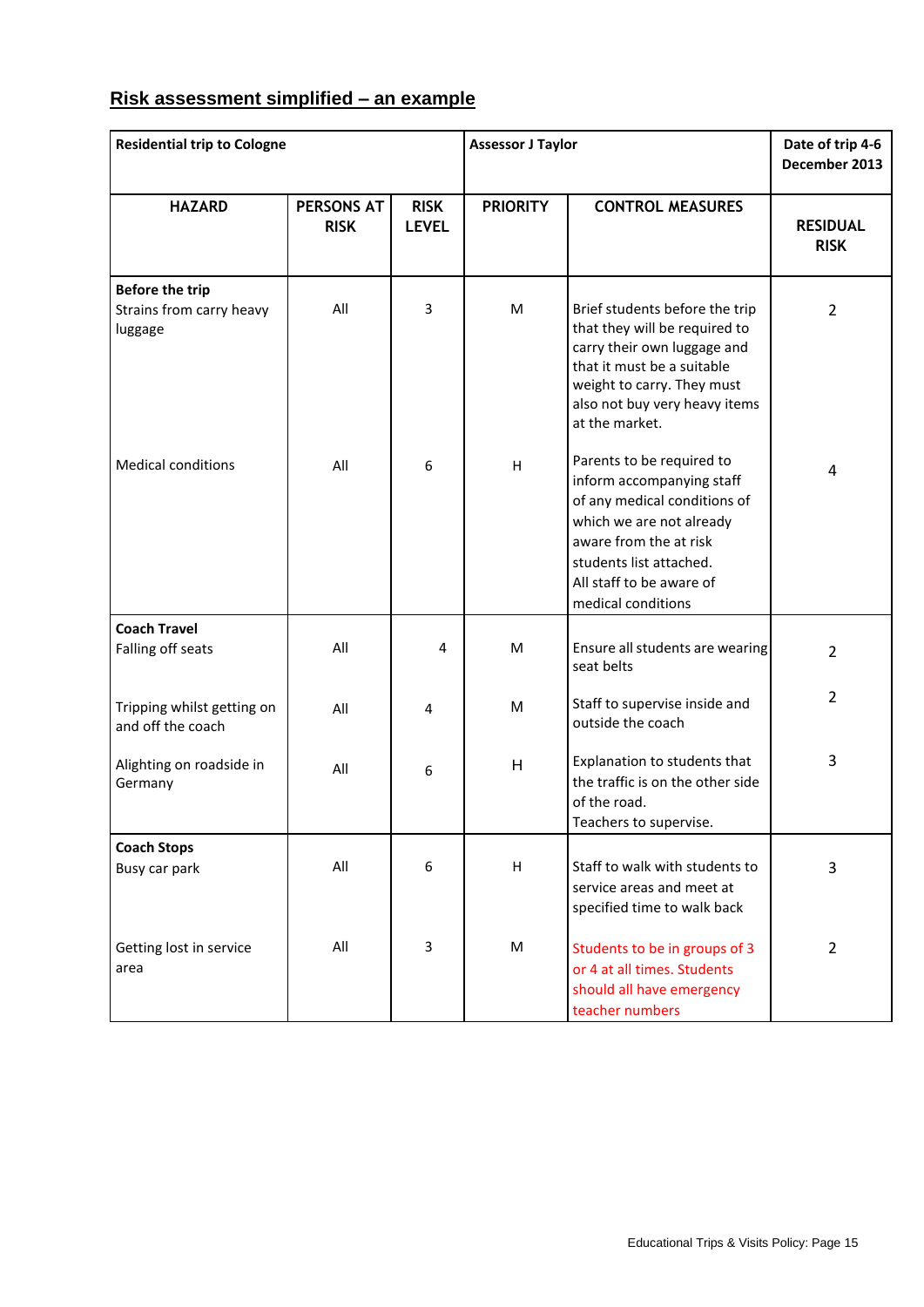# APPENDIX 3 – EMERGENCY PROCEDURES

#### *In the event of an accident:*

- Establish your own safety
- Ensure the safety of the group
- Attend to any casualties
- Get help

#### *Aim to:*

- Preserve life
- Prevent the condition worsening
- Promote recovery

#### *First aid check:*

- Check for response; can you hear me?
- If no response, tell someone to call an ambulance immediately
- Open the airway; avoid moving the neck in case an injury is present
- Check for breathing: look, listen and feel
- If not breathing, commence CPR: 30 compressions to 2 inflations (use one hand for children)
- If casualty is breathing, check for major bleeding and apply direct pressure to wound
- If no serious bleeding, place casualty in recovery position
- Fractures Look and gently feel for irregularities support the injured part
- NOTE: Do not move a casualty if you suspect serious neck or back injury

#### *Essentials:*

- Monitor record all events and details witnesses
- Treat for shock reassure and keep warm
- Remember the rest of the group safety, comfort, shock.
- Do not split the group unless it is the only way to get help leave nobody on their own.
- Control indiscriminate use of mobile phones by the rest of the group.

#### *Action:*

- Get qualified help asap note your location accurately
- Contact your School, or Centre, or Base you may be in shock and need support
- Do not admit anything
- Do not sign anything
- Do not talk to the press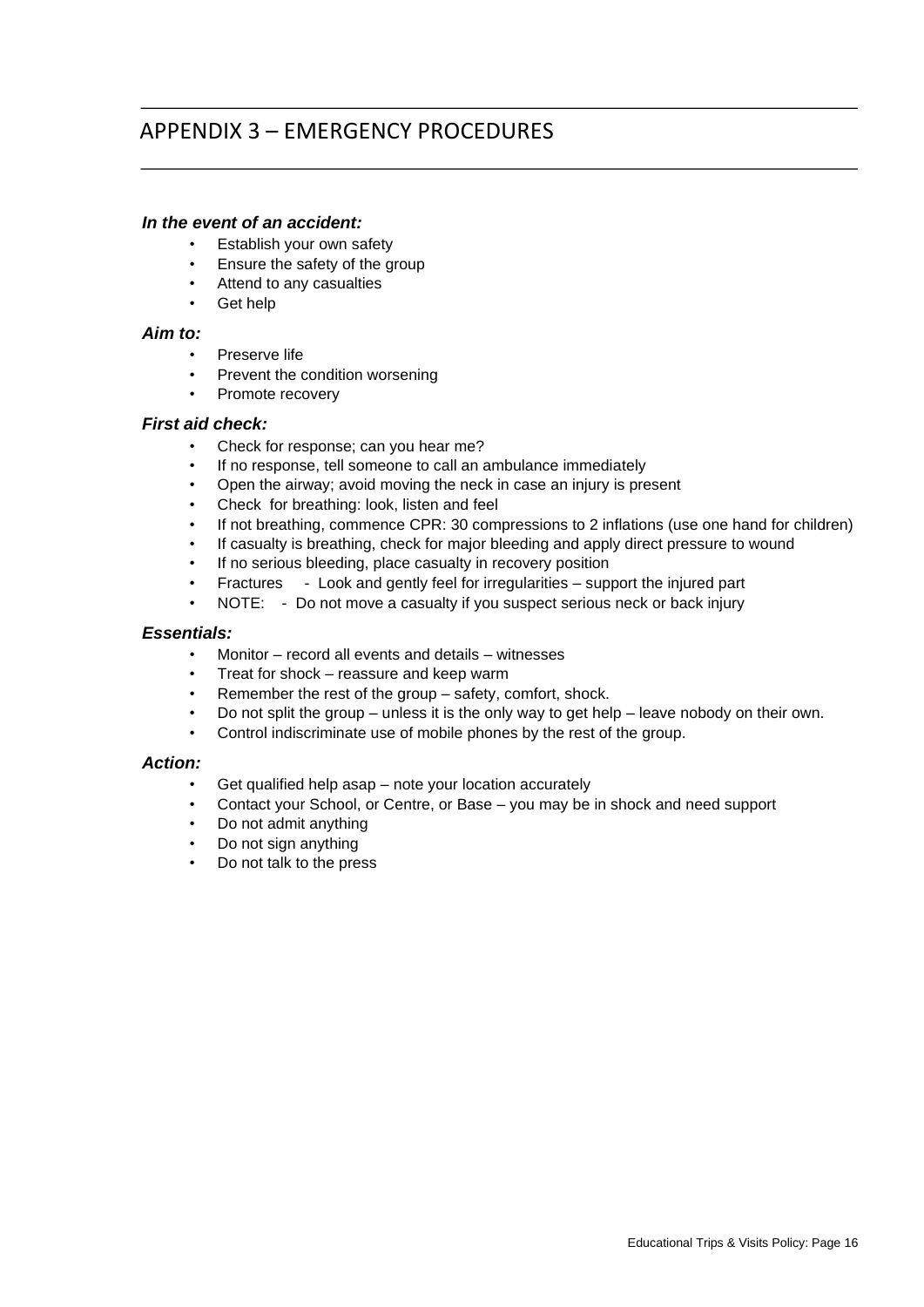# APPENDIX **4 - A HANDBOOK FOR PARTY LEADERS**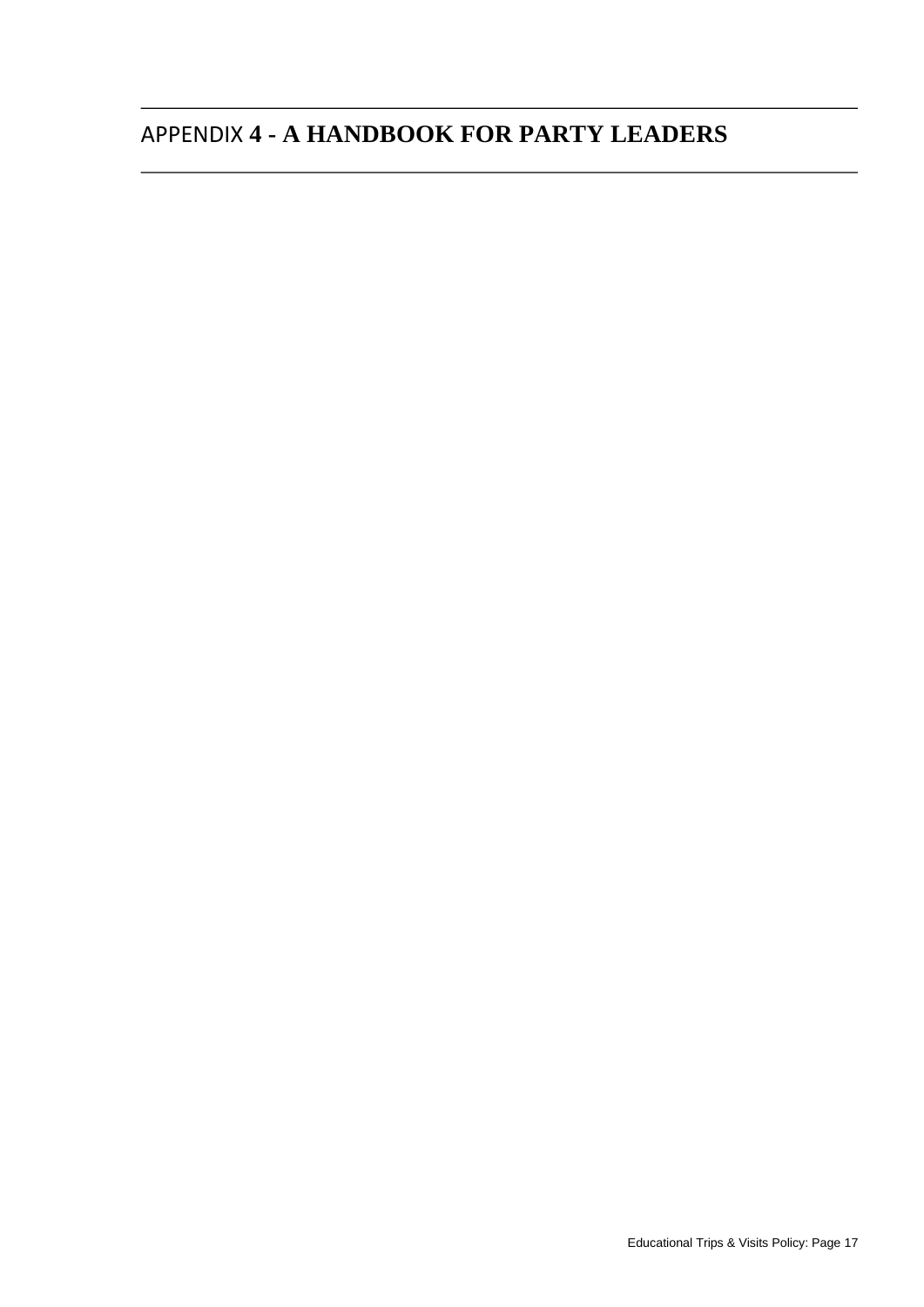# SAINT NICHOLAS SCHOOL



# EDUCATIONAL TRIPS & VISITS

# A HANDBOOK FOR PARTY LEADERS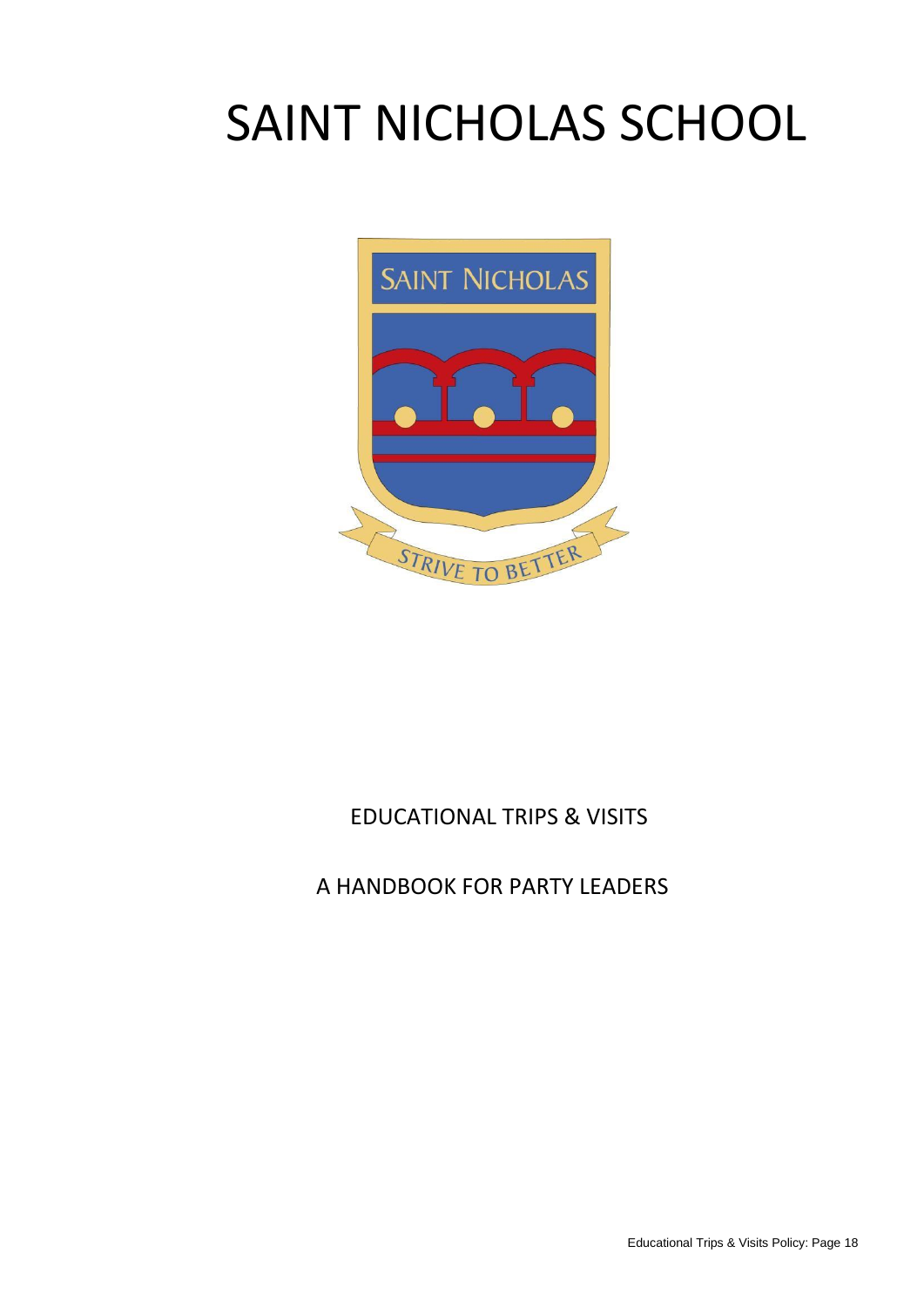## **SUPERVISION**

#### *Responsibility*

The Party leader is responsible overall for the group at all times. In delegating supervisory roles to other adults in the group, it is good practice for the party leader to:  $\Box$  allocate supervisory responsibility to each adult for named pupils;

- ensure that each adult knows which pupils they are responsible for;
- ensure that each pupil knows which adult is responsible for them;
- ensure that all adults understand that they are responsible to the party leader for the supervision of the pupils assigned to them;
- ensure that all adults and pupils are aware of the expected standards of behaviour.

It is good practice for each supervisor to:

- have a reasonable prior knowledge of the pupils including any special educational needs, medical needs or disabilities;
- carry a list/register of all group members;
- directly supervise the pupils (except during remote supervision) particularly important when they are mingling with the public and may not be easily identified;
- regularly check that the entire group is present;
- have a clear plan of the activity to be undertaken and its educational objectives;
- have the means to contact the party leader/other supervisors if needing help;
- have prior knowledge of the venue the party leader should normally have made an exploratory visit,
- anticipate a potential risk by recognising a hazard, by arriving, where necessary, at the point of hazard before the pupils do, and acting promptly where necessary;
- continuously monitor the appropriateness of the activity, the physical and mental condition and abilities of the group members and the suitability of the prevailing conditions;
- be competent to exercise appropriate control of the group, and to ensure that pupils abide by the agreed standards of behaviour;
- clearly understand the emergency procedures and be able to carry them out;  $\Box$  have appropriate access to First Aid;

Each pupil should:

- know who their supervisor is at any given time and how to contact him or her;
- have been given clear, understandable and appropriate instructions;
- rarely if ever be on their own;
- alert the supervisor if someone is missing or in difficulties;
- have a meeting place to return to, or an instruction to remain where they are, if separated;  $\square$ understand and accept the expected standards of behaviour.

#### *Head counts etc.*

Whatever the length and nature of the visit, regular head counting of pupils should take place, particularly before leaving any venue. It is good practice for all supervisors to:

- carry a list/register of all pupils and adults involved in the visit at all times;
- ensure that pupils are readily identifiable, especially if the visit is to a densely populated area. Brightly coloured caps, T-shirts or a school uniform can help identify group members more easily;
- avoid identification that could put pupils at risk e.g. name badges (though some schools find it useful to provide pupils with badges displaying the name of the school or hotel and an emergency contact number, or for visits abroad a note in the language of the country being visited);
- ensure that all pupils are aware of rendezvous points;
- ensure that all pupils know what to do if they become separated from the group.

#### *'Buddy' system*

Each child is paired with a buddy. Each regularly checks that the other is present and is OK. A variant of this is the 'circle buddy' system – the pupils form a circle at the start of the visit so that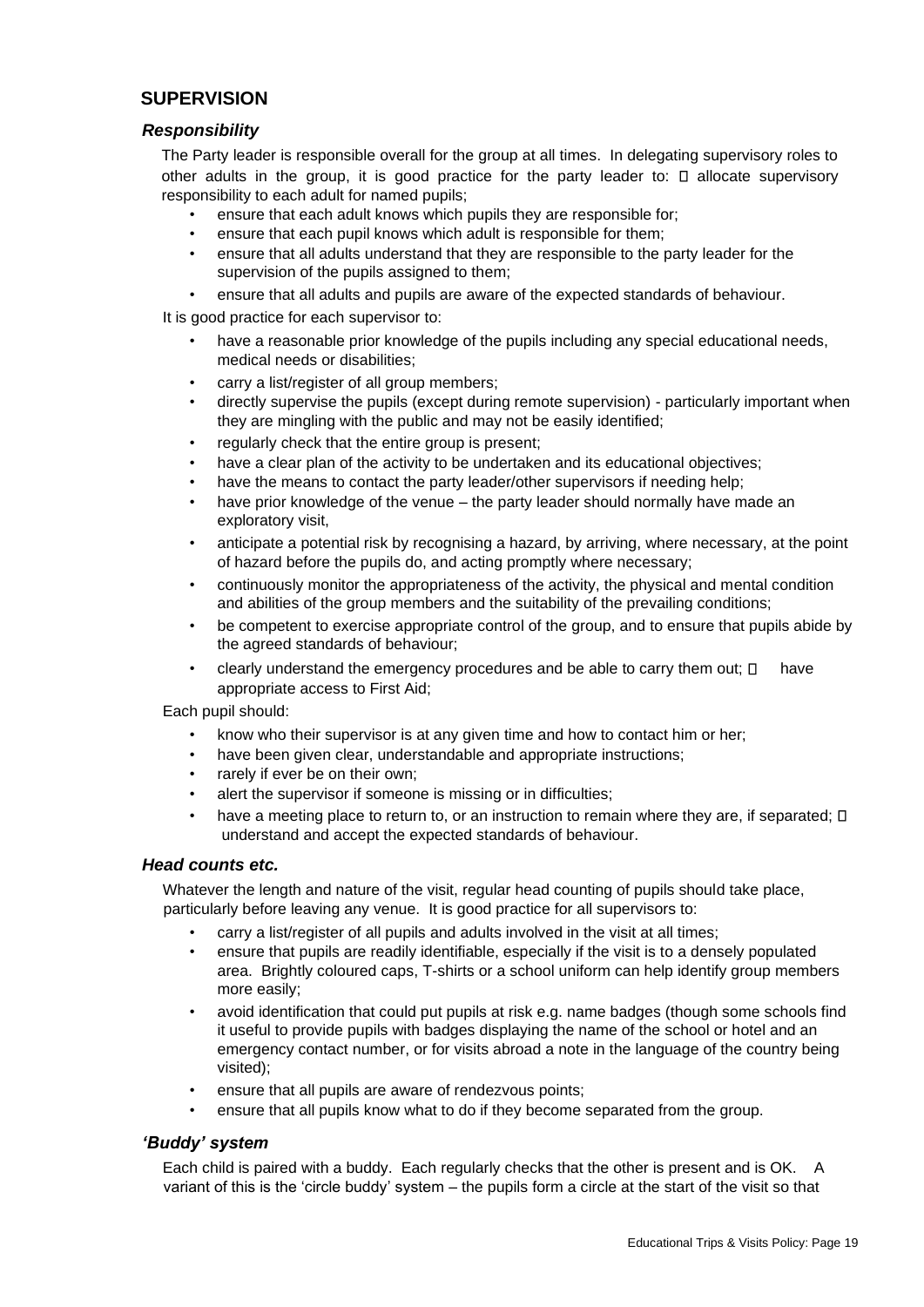each pupil has a left side buddy and a right side buddy. He or she will check on these when asked. Thus two pupils cannot vanish together and not be missed (as might happen with paired buddies).

#### *Remote Supervision*

Supervision can be close or remote but is always 24 hours:

- close supervision occurs when the group remain within sight and contact of the supervisor;
- remote supervision occurs when, as part of planned activities, a group works away from the supervisor but is subject to stated controls (e.g. during certain Duke of Edinburgh's Award expeditions). The supervisor is present though not necessarily near or in sight, but his or her whereabouts are known;
- down time (or recreational time) for example during the evenings may involve close or remote supervision, but should not be unsupervised - the supervisors continue to be in charge;
- it is essential that everyone involved in the visit understands the supervision arrangements and expectations.

#### *When supervision is remote:*

- groups should be sufficiently trained and assessed as competent for the level of activity to be undertaken, including first aid and emergency procedures. Remote supervision will normally be the final stage of a phased development programme;
- pupils will be familiar with the environment or similar environments and have details of the rendezvous points and the times of rendezvous;
- clear and understandable boundaries will be set for the group;
- there must be clear lines of communication between the group, the supervisor and the school. Do not rely exclusively on mobile phones;
- the supervisor should monitor the group's progress at appropriate intervals;
- the supervisor will be in the expedition or activity area and able to reach the group reasonably promptly should the group need support in an emergency;
- there should be a recognisable point at which the activity is completed;
- there should be clear arrangements for the abandonment of the activity where it cannot be safely completed.

#### *Rearranging Groups*

Potential danger points can occur when rearranging groups. In particular:

- when a large group is split into smaller groups for specific activities;
- when groups transfer from one activity to another and change supervisor;
- during periods between activities;
- when small groups re-form into a large group.

It is therefore important that the supervisor:

- clearly takes responsibility for the group when their part of the programme begins, particularly making certain that all group members are aware of the changeover;
- clearly passes on responsibility for the group when their part of the programme is concluded, together with any relevant information ensuring that the group members know who their next leader is.

#### *Down Time*

Party leaders should ensure that pupils continue to be properly supervised during downtime before, between and after activities, including the evenings on residential visits. A group occupied in study or activity is far safer than a group left to its own devices in an unfamiliar environment. Too much unstructured free time in a residential programme can allow time for mischief, bullying, homesickness and wandering off from the body of the group.

It is good practice to:

- ensure that all staff and pupils understand the standards of behaviour that apply at all times, not just during activities;
- ensure that handover between activities is properly supervised, with a named supervisor responsible for the group if there is down-time between activities;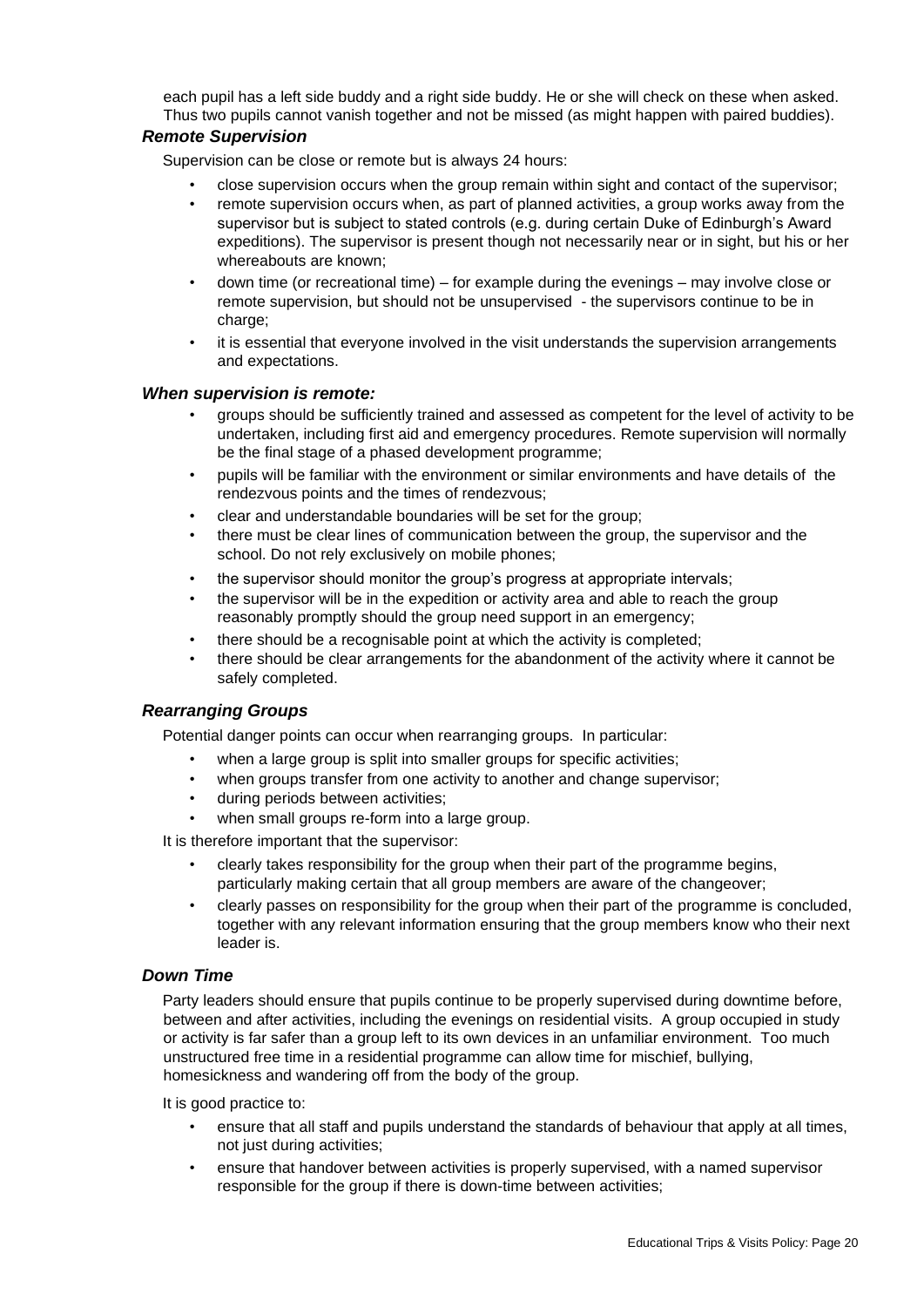- ensure that all supervisors understand that their supervisory role continues in the evening however hard a day it has been, that it is not a time to relax in the bar or in front of the TV;
- use down-time in the evening or at the beginning of the day to brief the group on the planned activities for the day to come, e.g. the planned learning outcomes, specific health and safety issues, meal and break times etc.;
- use down time after activities for individual reflection on personal learning outcomes, and group discussion about the highs and lows of the day;
- apply the advice contained in "Remote Supervision" above, adapted as necessary, if it is felt reasonable to allow pupils some time without close supervision;
- occupy the group with mildly active, non-academic activities in the evening, e.g. craft activities, environmental activities, quizzes, team challenges, led-walks.

#### *Night Time*

Party leaders should ensure that:

- the group's immediate accommodation is exclusively for the group's use;
- teachers (of both genders where appropriate) have sleeping accommodation on the same floor immediately adjacent to the pupils' accommodation;
- there is a teacher present on that floor whenever the pupils are there;
- child protection arrangements are in place to protect both pupils and staff;
- where hotel/hostel reception is not staffed 24 hours a day, security arrangements should be in force to stop unauthorised visits;
- in the absence of 24 hour staffing of reception, external doors must be made secure against intrusion and windows closed as necessary to prevent intrusion;
- where possible, internal doors are lockable but staff must have reasonable access to the pupil accommodation at all times;
- where pupils' doors are locked, teachers have immediate access, as necessary, to a master key;
- all staff and pupils know the emergency procedures/escape routes in the event of a fire. Where windows and doors are locked against intrusion at night, ensure that alternative escape routes are known and that all fire doors function properly.

Don't be lulled into a sense of false security by local assurances, such as "no need to lock doors in this part of the country". The presence of the group may attract unwelcome attention that is unusual in the locality.

#### *Travel*

A driver cannot safely drive and supervise children at the same time. Party leaders should ensure that:

- transport by road has seat belts and that the pupils wear them;
- there is adequate supervision at all times when travelling;
- supervisors are reserved seats that allow them to supervise properly
- pupils are supervised when boarding and leaving;
- extra care is taken when leaving a vehicle in a country that drives on the right as some doors may open onto the road side;
- standards of behaviour are met, and in particular that drivers are not distracted
- smoking/alcohol etc. bans are observed;
- pupils are occupied on long journeys this will help the journey pass quickly;
- evacuation procedures are clearly understood by everyone, luggage is securely stored and emergency exits are kept clear;
- there are adequate rest stops for drivers;
- head counts are carried out when the group is getting off or onto transport.

#### • **ONGOING RISK ASSESSMENT**

Changes to the itinerary, changes to the weather, incidents (whether minor or major), staff illness – all or any of these may bring pupils face to face with unexpected hazards or difficulties and give rise to the need to re-assess risk.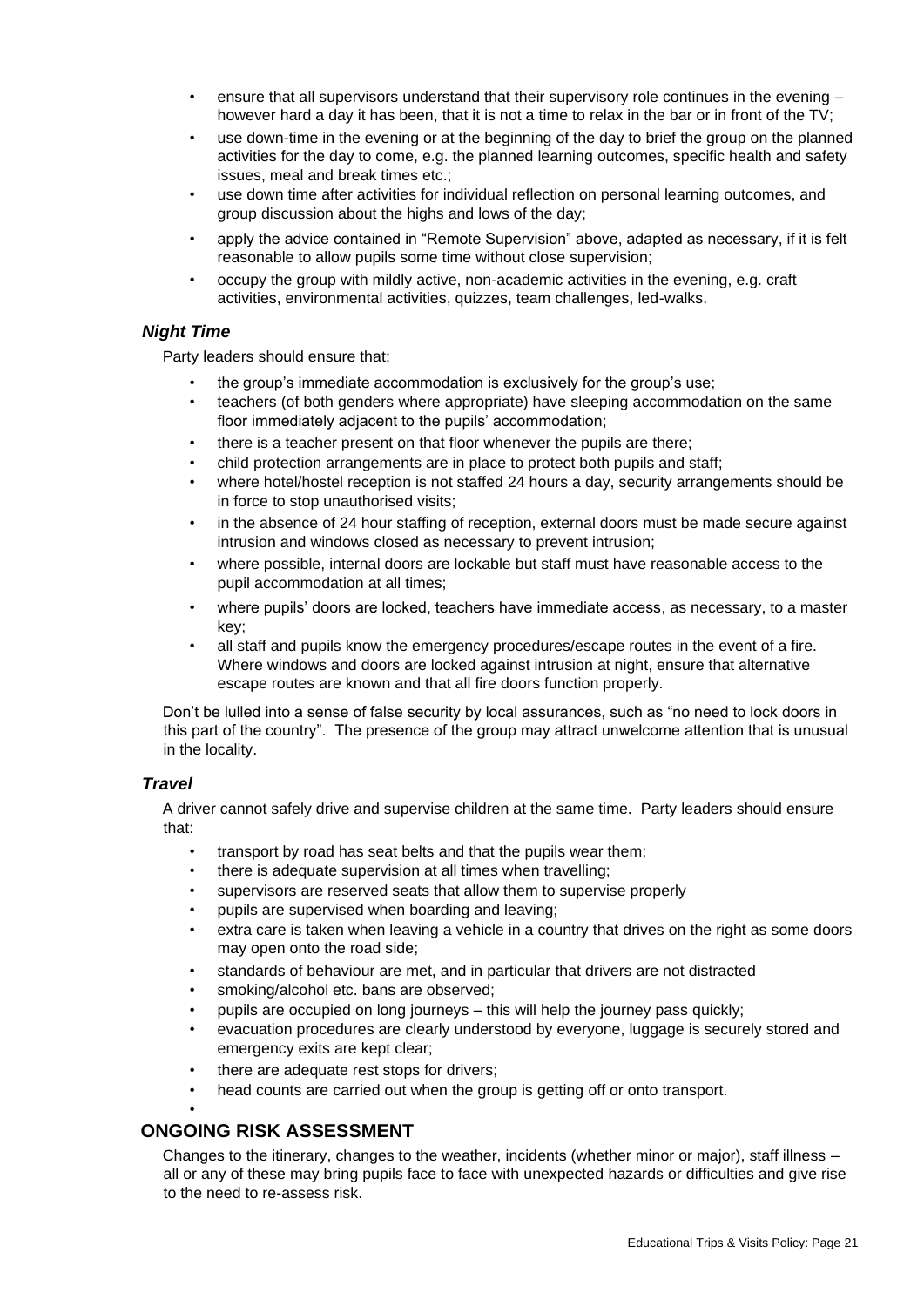The party leader (and other adults with responsibility) prepares ongoing risk assessments while the visit is taking place. These normally consist of judgements and decisions made as the need arises. They are not usually recorded until after the visit. They should be informed by the generic and visit or site specific risk assessments

It is good practice to have briefings each night to take stock and assess the circumstances for the next day, and to spend time early the next morning explaining arrangements to the pupils.

#### *Check the local weather forecast*

- to inform decisions on appropriate clothing;
- to be aware of whether water activities might be in areas prone to flash floods, high winds etc.;
- to be aware of whether trekking or climbing at altitude might be subject to dramatic changes of weather; potential for fallen trees, avalanches etc.

#### *Seek local knowledge of potential hazards, e.g.*

- tides;
- rivers/streams prone to sudden increases in flow;
- difficult terrain;
- crossing points for road, rail or water;  $\Box$  unstable cliffs.

#### *Plan B*

- good forward planning will always include alternative plans in case the itinerary needs to be changed;
- a flexible itinerary can allow activities from later in the visit to be substituted for earlier activities if those are prevented by unexpected circumstances;
- party leaders faced with potential difficulties will feel more confident to change the itinerary if a pre-assessed alternative is available;
- regardless of whether alternatives have been pre-assessed, always take time to reassess risks if the itinerary changes;
- on arrival at an alternative site or activity that has not previously been risk assessed, we recommend that the party leader should risk assess the situation before allowing the pupils to disembark from the transport;
- an unknown location might involve hazards not covered in the original risk assessment, for example if the original intention to visit a land-only site has to be changed at short notice to a lake or seaside location.

#### *Behaviour problems, illness or injury*

- poor behaviour may be reduced by ensuring that all pupils are signed up to agreed standards of behaviour before (or at least at the beginning of) the visit;
- educational visits can be a good opportunity for school staff to get to know pupils away from the confines of the school. But the party leader should resist any temptation to accept lower standards of behaviour. The different hazards that pupils may be exposed to away from the school will require them to observe standards of behaviour that are at least as high as, or higher than, in the classroom;
- if one adult has to give prolonged attention to one group member, the party leader should reassess the supervisory roles of the other adults to ensure that all members of the group know who is responsible for them. Activities may need to be amended until the other adult returns all of his or her attention to the group;
- party leaders should trust their own knowledge of the young people and use their own professional judgement;
- this may include challenging an activity leader where the party leader's knowledge of the group is superior, or intervening to prompt a change of plan.

## **EMERGENCY PROCEDURES**

#### *Preparation*

By their nature, emergencies are usually unexpected. But careful emergency planning can mitigate the trauma of being caught up in an emergency. It is good practice for the party leader to: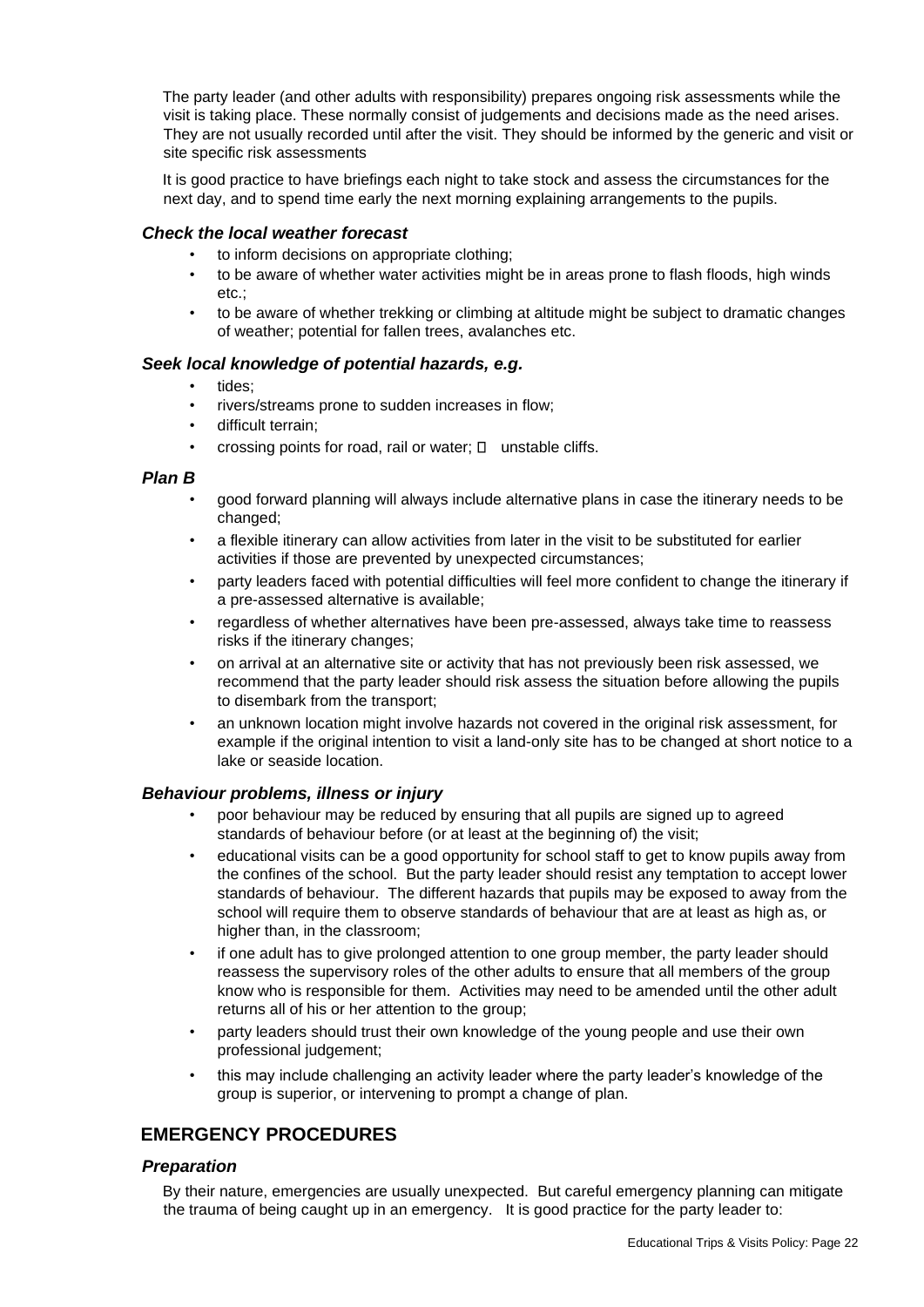- agree an emergency action plan, which includes 24-hour (i.e. constant cover) contact points at the school/LEA and clear roles for the party leader, school/LEA contact, Headmaster e.g. managing media interest, supporting parents of an injured pupil, transport arrangements etc.;
- ensure that all members of the group know what action to take if there is a problem;
- hold evening briefings with supervisors to discuss issues for the next day;
- spend time early the next morning explaining arrangements to the pupils;
- hold, or ensure that other adults in the group hold, up-to date competence in first aid and other life saving competence as necessary for the activities;
- ensure that the first aid kit is properly stocked and accessible;
- ensure that all pupils' medical needs (e.g. asthma, diabetes, anaphylaxis) are known and that staff are competent to handle them;
- be aware that some diseases are more common in some countries and know what preventative action to take and what to do if a group member becomes infected;
- recognise that many of the health problems of pupils on longer visits are caused by lack of food, of liquid or of sleep;
- if appropriate, advise group members about the dangers of over-exertion in the heat and of dehydration, which can cause headache, dizziness and nausea;
- in warm climates, keep fluid levels high, take extra salt and wear loose, lightweight clothing preferably made of cotton or other natural fibres – and use suitably factored sun protection creams and sun hats/glasses;
- ensure that drivers take adequate rest breaks on long journeys;
- ensure that all pupils understand and follow the code of conduct;
- practice emergency drills e.g. evacuation of mini-bus;
- if abroad, know where the nearest British Embassy or Consulate is located and the telephone number. Depending on the age of the pupils, it may be appropriate to ensure that they have this information to hand.

#### *Emergency procedures framework during the visit*

If an emergency occurs on a school visit the party leader should maintain or resume control of the group overall. The main factors to consider include:

- establish the nature and extent of the emergency as quickly as possible;
- ensure that all the group are safe and looked after;
- establish the names of any casualties and get immediate medical attention;
- ensure that a teacher accompanies casualties to hospital with any relevant medical information, and that the rest of the group are adequately supervised at all times and kept together;
- notify the police if necessary;
- ensure that all group members who need to know are aware of the incident;
- ensure that all group members are following the emergency procedures and the roles allocated to them – revise procedures and re-allocate roles as necessary;
- inform the school contact and provider/tour operator (as appropriate). The school contact number should be accessible at all times during the visit;
- details of the incident to pass on to the school should include: nature, date and time of incident; location of incident; names of casualties and details of their injuries; names of others involved so that parents can be reassured; action taken so far; action yet to be taken (and by whom);
- school contact should notify parents, providing as full a factual account of the incident as possible;
- notify insurers, especially if medical assistance is required (this may be done by the school contact);
- notify the British Embassy/Consulate if an emergency occurs abroad;
- ascertain phone numbers for future calls. Try not to rely solely on mobile phones;
- write down accurately and as soon as possible all relevant facts and witness details and preserve any vital evidence;
- keep a written account of all events, times and contacts after the incident;
- complete an accident report form as soon as possible. Contact HSE or local authority inspector, if appropriate;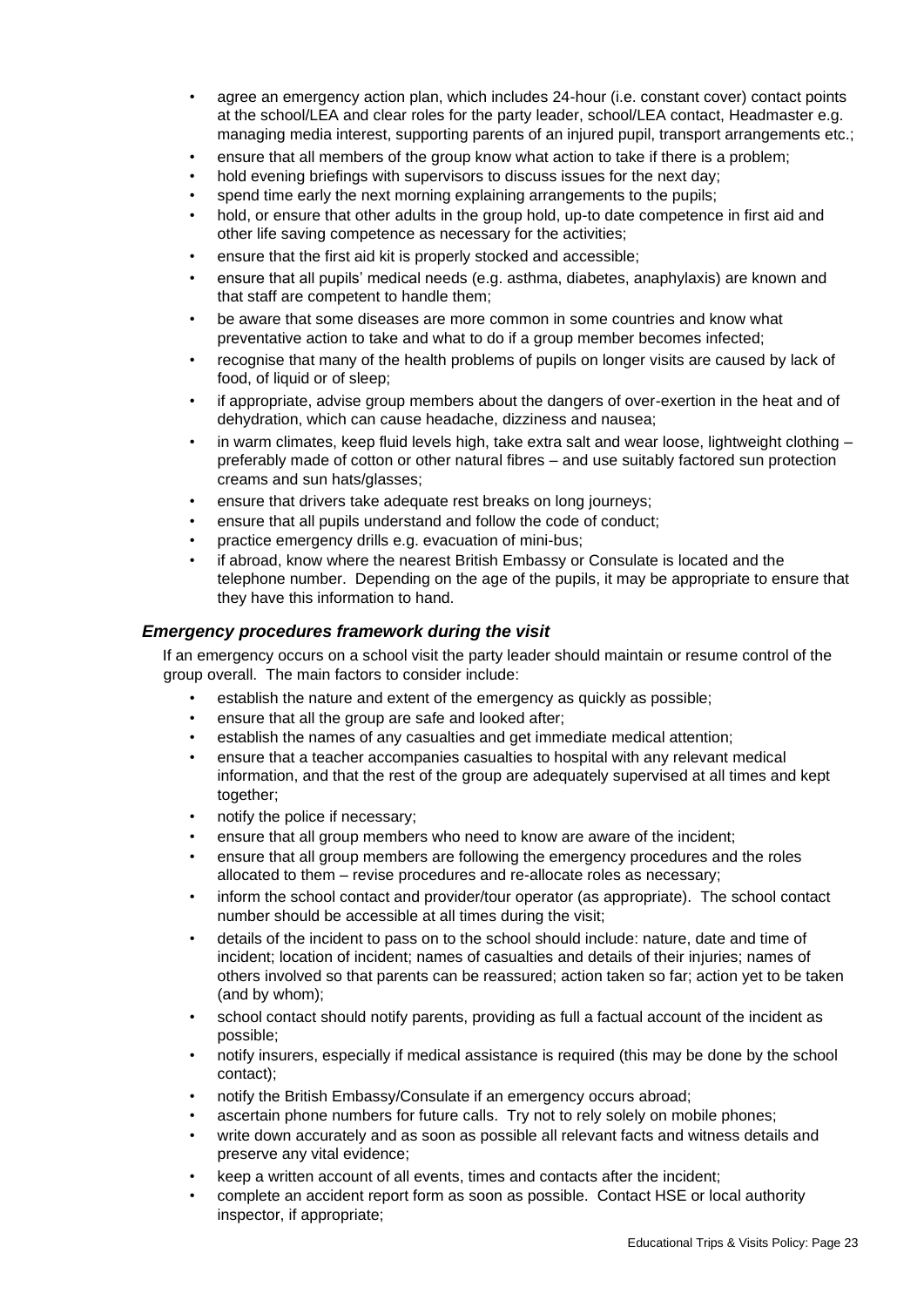- no-one in the group should speak to the media. Names of those involved in the incident should not be given to the media as this could cause distress to their families. Refer media enquiries to a designated media contact in the home area;
- no-one in the group should discuss legal liability with other parties, nor sign anything relating to accident liability without clear advice from their LEA;
- keep receipts for any expenses incurred insurers will require these.

## **ADVICE ON SPECIFIC ACTIVITIES**

## **COASTAL VISITS**

•

There are dangers on the coast quite apart from those incurred in swimming.

The party leader will want to bear the following points in mind when assessing the risks of a coastal activity:

- tides, rip tides and sandbanks are potential hazards; timings and exit routes should be checked;
- group members should be aware of warning signs and flags;
- establish a base on the beach to which members of the group may return if separated;
- look out for hazards such as glass, barbed wire and sewage outflows etc;
- some of a group's time on a beach may be recreational. Party leaders should consider which areas of the terrain are out of bounds, and whether the risk assessment allows swimming in the sea;
- cliff tops can be highly dangerous for school groups even during daylight. The group should keep to a safe distance from the cliff edge at all times – a "buffer zone" between the pupils and the hazard. Be aware that cliff falls can mean that cliff paths stop abruptly at the cliff edge;
- party leaders should not normally allow pupils to ride mountain bikes on any route that is near a sheer drop e.g. coastal path or canal towpath. If the risk assessment indicates that the risk could be managed adequately, then there should be a small known group of skilled and experienced riders accompanied by appropriately qualified staff;
- the local coastguard, harbour master, lifeguard or tourist information office can provide information and advice on the nature and location of hazards.

#### *Swimming in the sea or other natural waters*

Swimming and paddling or otherwise entering the waters of river, canal, sea or lake should never be allowed as an impromptu activity. The pleas of children to be allowed to bathe – because it is hot weather, for example, or after a kayaking exercise - should be resisted where the bathing has not been prepared for. In-water activities should take place only when a proper risk assessment has been completed and proper measures put in to control the risks. The activities should be formal and supervised.

It is good practice that, wherever possible, party leaders seek out recognised bathing areas that have official surveillance i.e. qualified lifeguard cover. But, even then, party leaders should be aware that pupils might mingle with members of the public and be lost to view. Pupils should always be in sight and reasonable reach of their supervisors.

The party leader should:

- be aware that many children who drown are strong swimmers;
- ascertain for themselves the level of the pupils' swimming ability;
- check the weather;
- be aware of the local conditions such as currents, weeds, rip tides, a shelving, uneven or unstable bottom – using local information from the lifeguard, coastguard, harbourmaster, police or tourist information office;
- beware of rocks, breakwaters and other potential hazards;
- look out for warning signs and flags: a red flag means it is unsafe to swim; yellow flags mean that lifeguards are on patrol in the area between the flags; a black and white flag means it is an area used by surfers and not suitable for swimming;
- designate a safe area of water for use by the group;
- brief the group about the limits of the swimming area;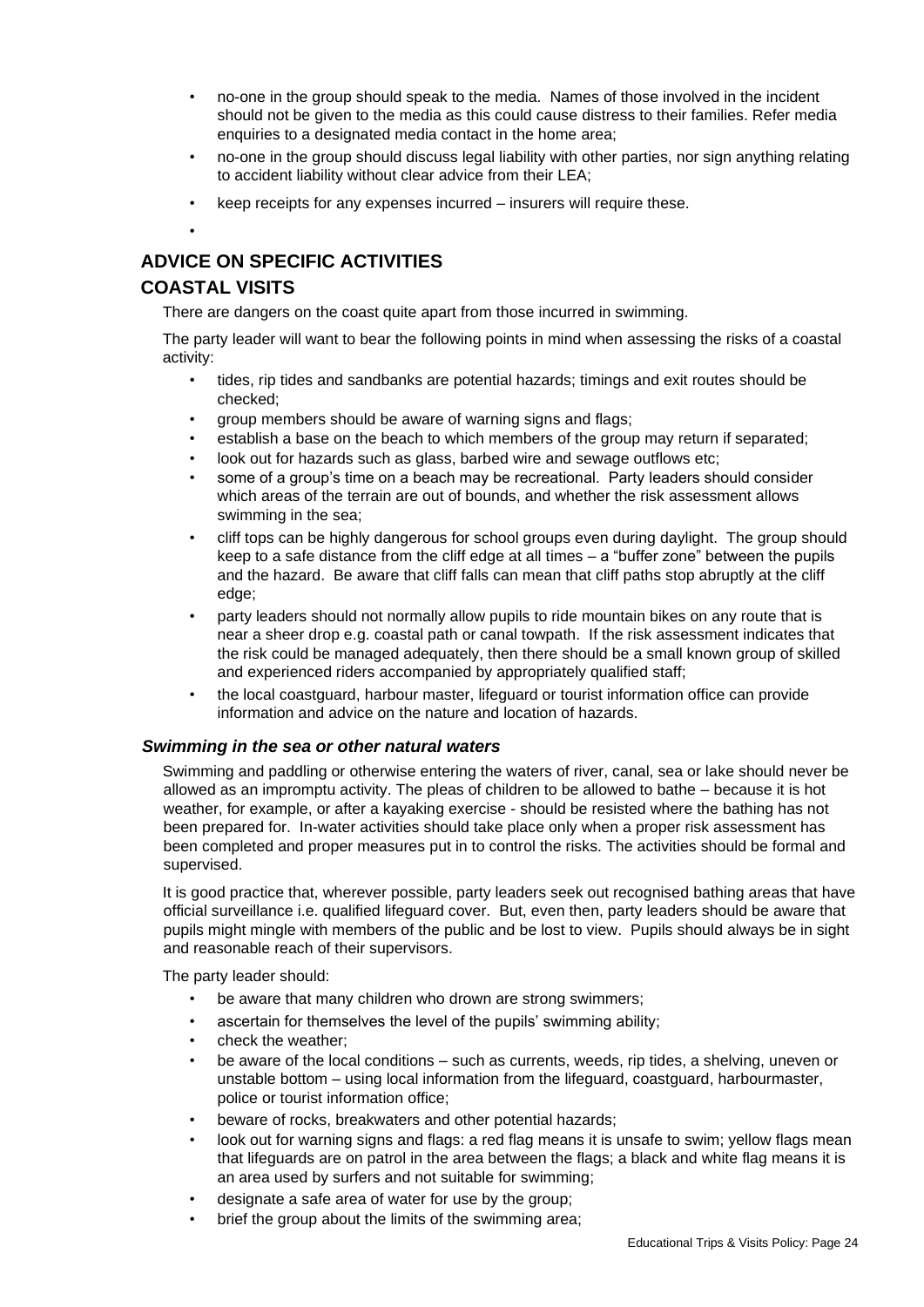- avoid crowded beaches where it is harder to see pupils;
- be aware of the dangerous effects of sudden immersion in cold water;
- be aware of the dangers of paddling especially for young pupils;
- ensure that pupils have not eaten (at least half an hour) before swimming;
- ensure the activity is suitable for the pupils, especially any with special needs or disabilities;
- adopt and explain the signals of distress and recall;
- ensure that buoyancy aids, lifejackets etc. are used where appropriate;
- carry out regular head counts;
- be aware that it is not always possible to tell when someone is in difficulties.

Supervisors should

- have clear roles at least one supervisor should always stay out of the water for better surveillance, even where lifeguards are on duty;
- take up a best position from which to exercise a constant vigilance;
- divide their careful watching between staff who stand in the sea and look landward towards the group and staff who stay on land and watch the group from that vantage point;
- give the children their full, undivided attention;
- always follow the advice or directions of a lifeguard;
- never swim themselves unless it is to help a child in distress;
- not join in any of the children's games;
- ensure that no child is allowed to wade out or swim further than his or her waist height;  $\Box$ nevertheless, be aware that it is possible to drown in one's own depth, and to act immediately when a child appears to be in difficulties;
- ensure that children leave the water immediately if they get too cold, especially if toes and fingers look blue or feel numb - could suggest the onset of hypothermia;
- recognise that a child in difficulty is unlikely to wave or shout all of their energies will be in trying to keep afloat.

It is good practice for the party leader, or another designated adult in the group, to hold a relevant lifesaving award, especially where lifeguard cover may not be available.

#### **FARM VISITS**

Party leaders should check the provision at the farm to ensure that

- eating areas are separate from those where there is any contact with animals;
- there are adequate clean and well-maintained washing facilities;
- there is clear information for visitors on the risks and the precautions to take.
- what additional measures are required in the event of an animal bite e.g. tetanus, puncture wound

Ensure that

- there is adequate trained adult supervision wherever children can come into contact with animals and need to wash their hands;
- all children wash their hands thoroughly immediately after touching animals and before any eating or drinking;
- shoes are cleaned and then hands are washed on leaving the farm.

Never let pupils:

- place their faces against the animals;
- put their hands in their own mouths after touching or feeding the animals;
- eat or drink while going round the farm;
- eat or drink until they have washed their hands;
- sample any animal foodstuffs;
- drink from farm taps (other than in designated public facilities);
- touch animal droppings if they do then wash and dry hands;
- ride on tractors or other machines;
- play in the farm area, or in other areas that are out of bounds such as grain storage tanks, slurry pits etc.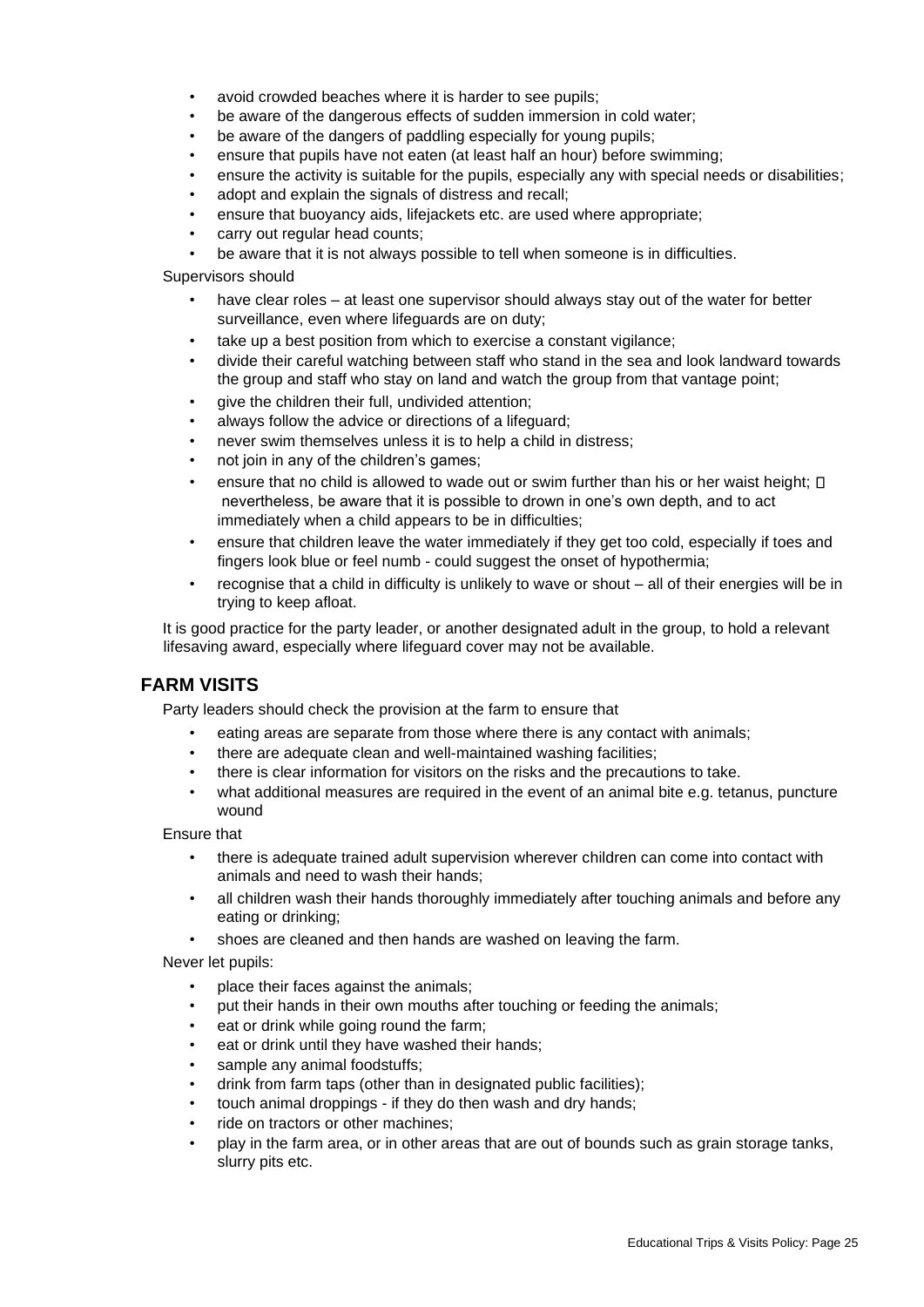# APPENDIX 5 – APPLICATION FOR APPROVAL FORM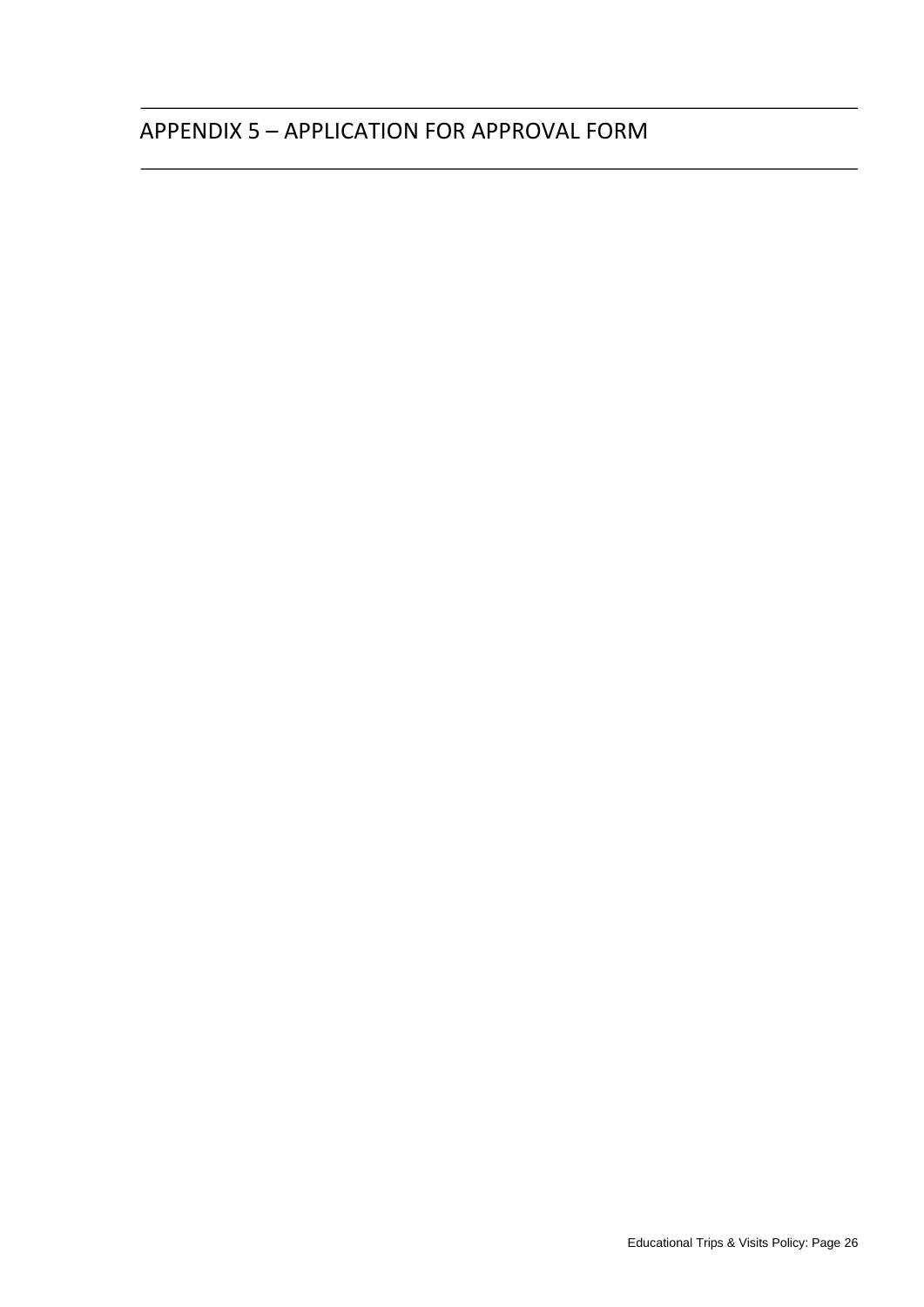# SAINT NICHOLAS SCHOOL



# EDUCATIONAL TRIPS AND VISITS

# APPLICATION FOR APPROVAL FORM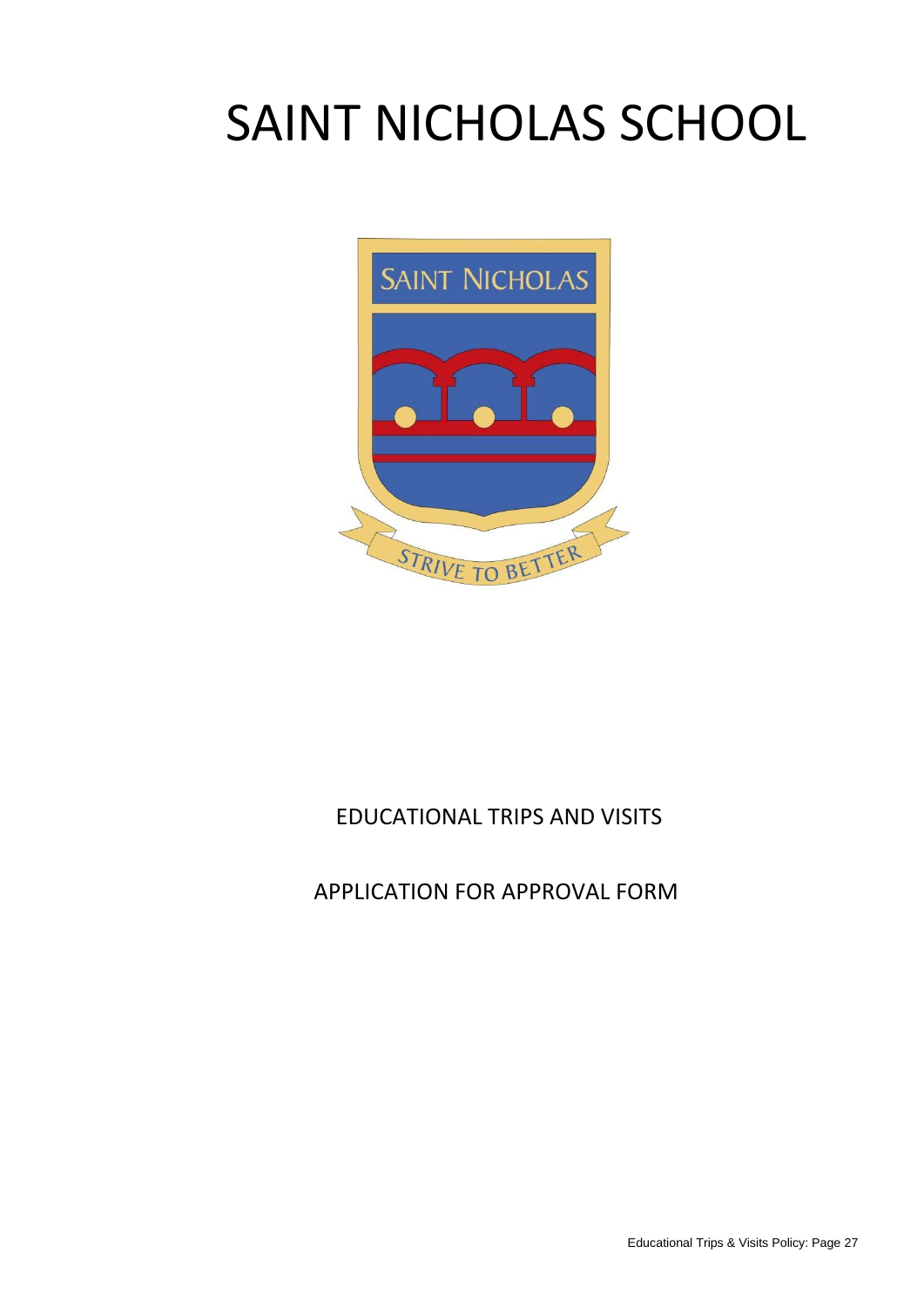## **APPLICATION FOR THE APPROVAL OF EDUCATIONAL VISITS**

*Not all sections will be relevant to every proposed visit: Where sections are not relevant please enter n/a.* 

Party leader:

\_\_\_\_\_\_\_\_\_\_\_\_\_\_\_\_\_\_\_\_\_\_\_\_\_\_\_\_\_\_\_

\_\_\_\_\_\_\_\_\_\_\_\_\_\_\_\_\_\_\_\_\_\_\_\_\_\_\_\_

Visit to:

Visit date:

#### **Party leader responsibilities**

The party leader should complete this form as soon as possible once the preparations are complete. The party leader should have already received approval of the proposed visit in principle and should have regularly updated the Headmaster on the progress of the preparations. The party leader should obtain parental consent.

When approval is given, one copy should be retained by the EVC and another by the party leader. The EVC should be informed of any subsequent changes in planning, organisation, staffing. Where necessary, the EVC will seek approval from the Headmaster and/or governors.

*Checklist*  Completed parts 1 to 4 of Section 1 and obtained the EVC's approval to continue with the planned trip? Fully completed Section 1 and signed and dated the form? Obtained the EVC's approval in Section 2? Established costs of the trip and liaised with the bursar re charging pupils? Written to all parents giving precise details of all activities? Attached a copy of information sheet/letter sent to parents and the parental consent form to this form? Obtained all parental consent forms? Considered 'risks' and the 'risk assessment plan'? – Section 3 Attached all competed risk assessments to this form? Completed the list of pupils participating in the visit/trip? – Section 4 Briefed all accompanying staff and adults about their duties and responsibilities? Made necessary arrangements for transport – including liaising with the office and booking the minibus where necessary? Entered the details of the visit in the diary and on-line staff calendar? Checked whether adult helpers require DBS checks? – Liaise with the Bursar and EVC where checks are required. Assessed the needs of all SEN pupils and those with medical needs? Informed the kitchen of the visit and arranged packed lunches where required? Organised staff cover for the duration of the trip? Completed an 'Evaluation of the visit' – Section 5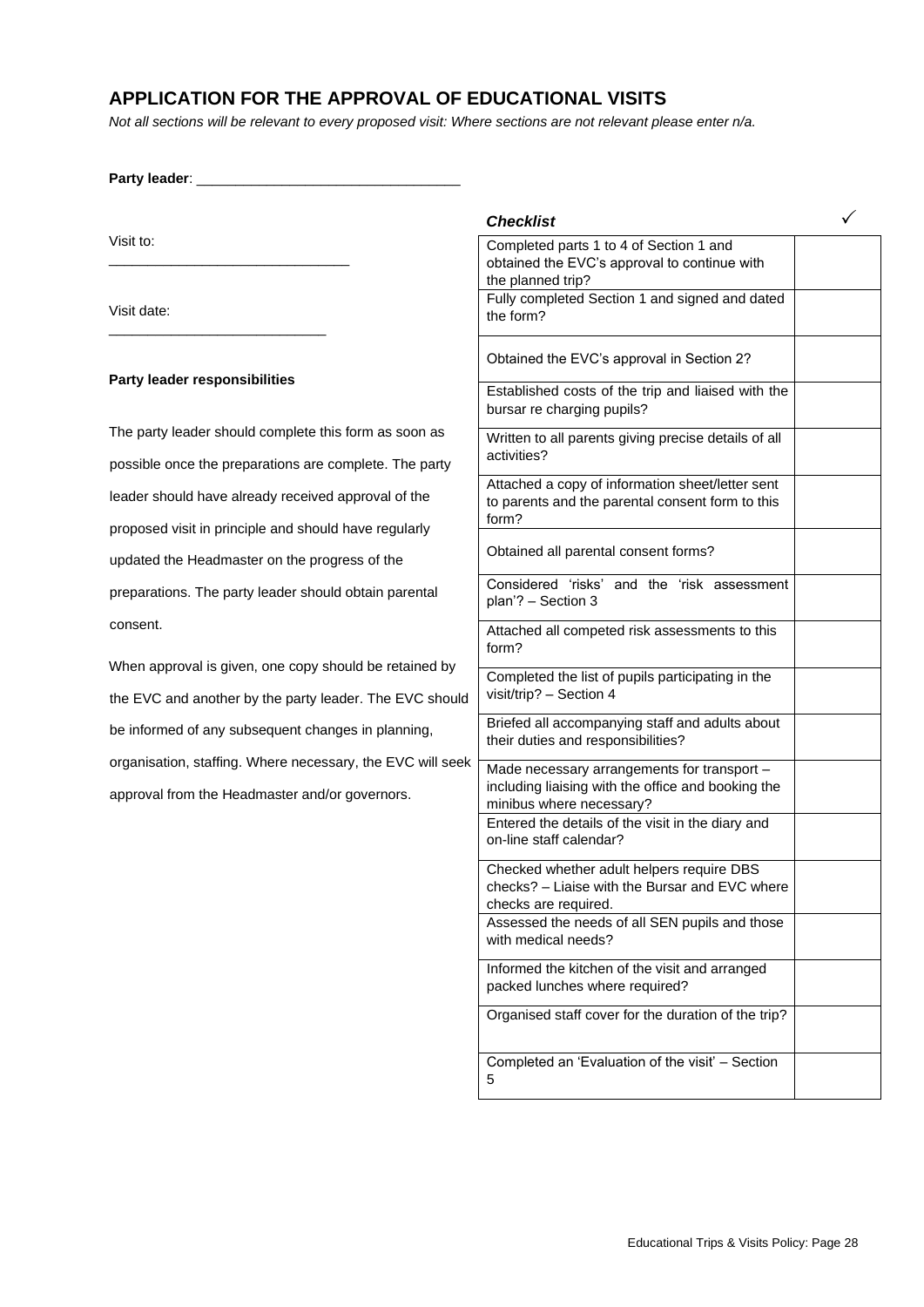**1. Purpose of visit and specific educational objectives:** 

| 2. Places to be visited:                                                                                                                  |                                                                                                                                                                                                                                               |
|-------------------------------------------------------------------------------------------------------------------------------------------|-----------------------------------------------------------------------------------------------------------------------------------------------------------------------------------------------------------------------------------------------|
| 3. Dates and times:                                                                                                                       |                                                                                                                                                                                                                                               |
| Date of Departure:                                                                                                                        | Date of Return:<br>the company of the company of the company of the                                                                                                                                                                           |
| Time:                                                                                                                                     | Time:<br><u> 1980 - Johann Harry Harry Harry Harry Harry Harry Harry Harry Harry Harry Harry Harry Harry Harry Harry Harry Harry Harry Harry Harry Harry Harry Harry Harry Harry Harry Harry Harry Harry Harry Harry Harry Harry Harry Ha</u> |
|                                                                                                                                           | Have the teachers who may be affected by these children being out of lessons been informed?                                                                                                                                                   |
| 4. Size and composition of the group:                                                                                                     |                                                                                                                                                                                                                                               |
|                                                                                                                                           | Age range: ________ Total number: _____ Number of boys: _____ Number of girls: _____ Adult to pupil ratio: _________                                                                                                                          |
|                                                                                                                                           | <b>CONFIRMATION FROM EVC FOR VISIT TO BE ORGANISED -</b> Do not proceed to part 5 until this has section has                                                                                                                                  |
|                                                                                                                                           |                                                                                                                                                                                                                                               |
|                                                                                                                                           |                                                                                                                                                                                                                                               |
| been signed indicating approval.<br>To be completed by the EVC<br>To the party leader: I give permission for the above trip be organised. |                                                                                                                                                                                                                                               |
|                                                                                                                                           |                                                                                                                                                                                                                                               |

\_\_\_\_\_\_\_\_\_\_\_\_\_\_\_\_\_\_\_\_\_\_\_\_\_\_\_\_\_\_\_\_\_\_\_\_\_\_\_\_\_\_\_\_\_\_\_\_\_\_\_\_\_\_\_\_\_\_\_\_\_\_\_\_\_\_\_\_\_\_\_\_\_\_\_\_\_\_\_\_\_\_\_\_\_\_\_\_\_\_\_\_\_

**5. Transport arrangements:** Include the name of the transport company and vehicle registration number(s) where staff cars are used.

| Transport Company      |                              |  |
|------------------------|------------------------------|--|
| School mini-bus driver | Is the driver Midas trained? |  |

| Staff Car driver 1 | Car registration number 1 |  |
|--------------------|---------------------------|--|
| Staff Car driver 2 | Car registration number 2 |  |

**6. Organising company/agency (if any):** Include licence reference number if the body is registered with the Adventure Activities Licensing Authority.

Name: \_\_\_\_\_\_\_\_\_\_\_\_\_\_\_\_\_\_\_\_\_\_\_\_\_\_\_\_\_\_\_\_\_ Address: \_\_\_\_\_\_\_\_\_\_\_\_\_\_\_\_\_\_\_\_\_\_\_\_\_\_\_\_\_\_\_\_\_\_\_\_\_\_\_\_\_\_\_\_\_\_\_

Tel: \_\_\_\_\_\_\_\_\_\_\_\_\_\_\_\_\_\_\_\_\_\_\_\_\_\_\_\_\_\_\_\_\_\_\_ Licence No if registered: \_\_\_\_\_\_\_\_\_\_\_\_\_\_\_\_\_\_\_\_\_\_\_\_\_\_\_\_\_\_\_\_\_\_\_

\_\_\_\_\_\_\_\_\_\_\_\_\_\_\_\_\_\_\_\_\_\_\_\_\_\_\_\_\_\_\_\_\_\_\_\_\_\_\_\_\_\_\_\_\_\_\_\_\_\_\_\_\_\_\_\_\_\_\_\_\_\_\_\_\_\_\_\_\_\_\_\_\_\_\_\_\_\_\_\_\_\_\_\_\_\_\_\_\_\_\_\_\_

\_\_\_\_\_\_\_\_\_\_\_\_\_\_\_\_\_\_\_\_\_\_\_\_\_\_\_\_\_\_\_\_\_\_\_\_\_\_\_\_\_\_\_\_\_\_\_\_\_\_\_\_\_\_\_\_\_\_\_\_\_\_\_\_\_\_\_\_\_\_\_\_\_\_\_\_\_\_\_\_\_\_\_\_\_\_\_\_\_\_\_\_\_

#### **7. Proposed cost and financial arrangements:**

**8. Insurance arrangements** for all members of the proposed party, including voluntary helpers: Include the name of the insurance company.

| Ins<br>אר. | NG<br>лис |
|------------|-----------|
|            |           |

 $\overline{\phantom{a}}$  , and the set of the set of the set of the set of the set of the set of the set of the set of the set of the set of the set of the set of the set of the set of the set of the set of the set of the set of the s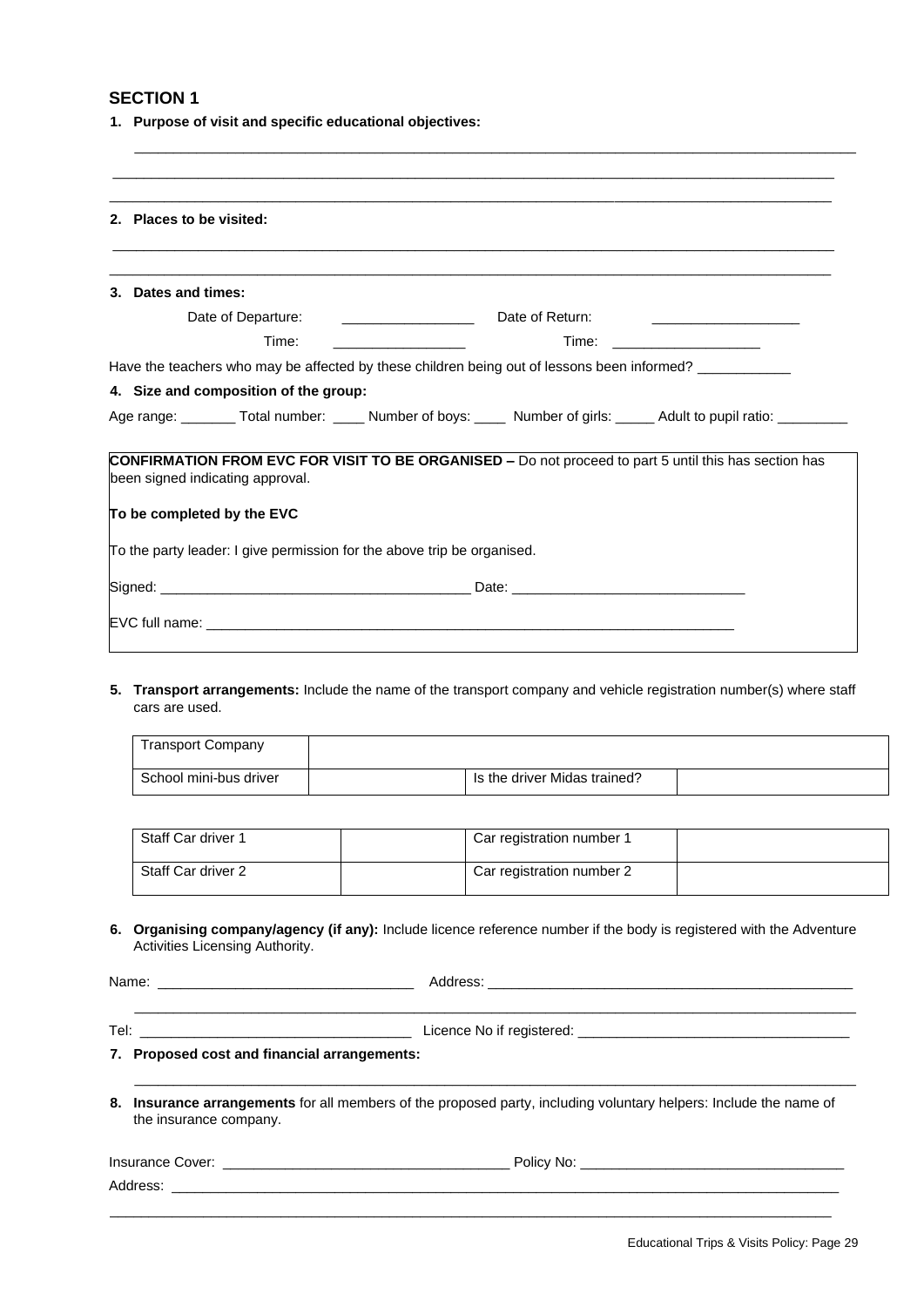#### **9. Accommodation to be used:**

| Name:                                       |  |
|---------------------------------------------|--|
|                                             |  |
| Address:                                    |  |
| 10. Details of the programme of activities: |  |

 $\_$  ,  $\_$  ,  $\_$  ,  $\_$  ,  $\_$  ,  $\_$  ,  $\_$  ,  $\_$  ,  $\_$  ,  $\_$  ,  $\_$  ,  $\_$  ,  $\_$  ,  $\_$  ,  $\_$  ,  $\_$  ,  $\_$  ,  $\_$  ,  $\_$  ,  $\_$  ,  $\_$  ,  $\_$  ,  $\_$  ,  $\_$  ,  $\_$  ,  $\_$  ,  $\_$  ,  $\_$  ,  $\_$  ,  $\_$  ,  $\_$  ,  $\_$  ,  $\_$  ,  $\_$  ,  $\_$  ,  $\_$  ,  $\_$  ,  $\_$  ,  $\_$  ,  $\_$  ,  $\_$  ,  $\_$  ,  $\_$  ,  $\_$  ,  $\_$  ,  $\_$  ,  $\_$  ,  $\_$  ,  $\_$  ,  $\_$  ,  $\_$  ,  $\_$  ,  $\_$  ,  $\_$  ,  $\_$  ,  $\_$  ,  $\_$  ,  $\_$  ,  $\_$  ,  $\_$  ,  $\_$  ,  $\_$  ,  $\_$  ,  $\_$  ,  $\_$  ,  $\_$  ,  $\_$  ,  $\_$  ,  $\_$  ,  $\_$  ,  $\_$  ,  $\_$  ,  $\_$  ,  $\_$  ,

**11. Details of any hazardous activity and the associated planning, organisation and staffing:** *Reference to risk assessment is acceptable.*

| Activity | Planning, organisation & staffing |
|----------|-----------------------------------|
|          |                                   |
|          |                                   |

#### **12. Names, relevant experience, qualifications and specific responsibilities of staff accompanying the party:**

| <b>Staff</b> | Experience, qualifications and specific responsibilities |
|--------------|----------------------------------------------------------|
|              |                                                          |
|              |                                                          |

Name of trained first-aider in the party, where applicable: \_\_\_\_\_\_\_\_\_\_\_\_\_\_\_\_\_\_\_\_

#### **13. Names, relevant qualifications and specific responsibilities of other adults accompanying the party:**

| Accompanying staff | Experience, qualifications and specific responsibilities |
|--------------------|----------------------------------------------------------|
|                    |                                                          |
|                    |                                                          |
|                    |                                                          |

#### **14. Contact person who holds all information about the visit or journey in case of an emergency:**

| Contact Name: | Telephone number |
|---------------|------------------|
| Address:      |                  |
|               |                  |

\_\_\_\_\_\_\_\_\_\_\_\_\_\_\_\_\_\_\_\_\_\_\_\_\_\_\_\_\_\_\_\_\_\_\_\_\_\_\_\_\_\_\_\_\_\_\_\_\_\_\_\_\_\_\_\_\_\_\_\_\_\_\_\_\_\_\_\_\_\_\_\_\_\_\_\_\_\_\_\_\_\_\_\_\_\_\_\_\_\_\_\_\_ \_\_\_\_\_\_\_\_\_\_\_\_\_\_\_\_\_\_\_\_\_\_\_\_\_\_\_\_\_\_\_\_\_\_\_\_\_\_\_\_\_\_\_\_\_\_\_\_\_\_\_\_\_\_\_\_\_\_\_\_\_\_\_\_\_\_\_\_\_\_\_\_\_\_\_\_\_\_\_\_\_\_\_\_\_\_\_\_\_\_\_\_\_

#### **15. Existing knowledge of places to be visited and whether an exploratory visit is intended:**

#### **16. Information on parental consent:**

Information on whether the party leader has received all consent forms duly completed and signed (parental consent may precede or follow approval): \_

*Please attach copy of information sheet/letter sent to parents, the parental consent form.* 

#### **17. Names of pupils with special educational or medical needs:** (attach separate list if necessary)

| Pupil | Nature of SEN or medical needs | Pupil | Nature of SEN or medical needs |
|-------|--------------------------------|-------|--------------------------------|
|       |                                |       |                                |
|       |                                |       |                                |
|       |                                |       |                                |

Party leader full name: \_\_\_\_\_\_\_\_\_\_\_\_\_\_\_\_\_\_\_\_\_\_\_\_\_\_\_Signed: \_\_\_\_\_\_\_\_\_\_\_\_\_\_\_\_\_\_\_\_\_\_\_\_\_\_Date: \_\_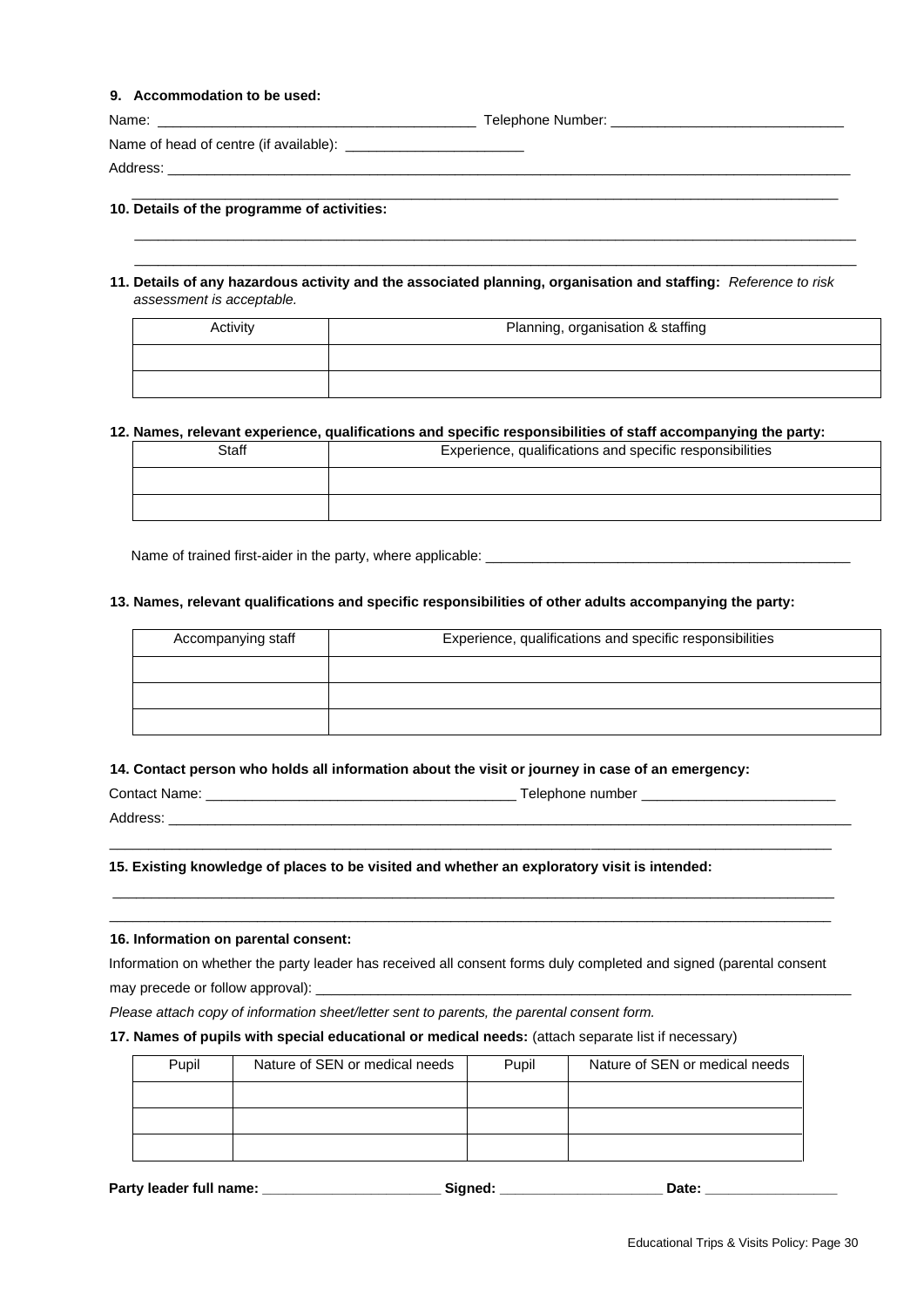#### **CONFIRMATION FROM EVC FOR VISIT TO GO AHEAD**

To be completed by the EVC

To the party leader:

I have studied this application and am satisfied with all aspects including the planning, organisation and staffing of this visit. Approval is given.

- a. Please ensure that I have all relevant information including a final list of group members, details on parental consent and a detailed itinerary at least seven days before the party is due to leave.
- b. Your report and evaluation of the visit including details of any incidents should be with me as soon as possible but no later than 14 days after the party returns.

| Signed:        | Date: |
|----------------|-------|
|                |       |
| EVC full name: |       |

A copy of the completed application form and details of any subsequent changes should be forwarded to the EVC.

#### **SECTION 3**

#### **STEPS TO FOLLOW WHEN ASSESSING RISKS Consider the following when completing the risk assessment**

| 1. Place to be visited e.g. Paris:                                                                                |  |
|-------------------------------------------------------------------------------------------------------------------|--|
| Potential hazards: e.g.: • walking in city streets • travelling by<br>ferry • loss of passport • unsuitable hotel |  |
| 2. List groups of people who are especially at risk from the<br>significant hazards you have identified:          |  |
| e.g.: • pupils • non-teaching staff • students • teachers • party<br>leader                                       |  |
| 3. List existing controls or note where the information                                                           |  |
| may be found: e.g.: • ensure sufficient supervision • know                                                        |  |
| details of consulate • clear guidance to pupils • exploratory visit                                               |  |
| 4. How will you cope with the hazards which are not<br>currently or fully controlled under (3)?                   |  |
| List the hazards and the measures taken to control them.                                                          |  |
|                                                                                                                   |  |
| 5. Continual monitoring of hazards throughout visit:                                                              |  |
| Adapt plans and then assess risks as necessary.                                                                   |  |
|                                                                                                                   |  |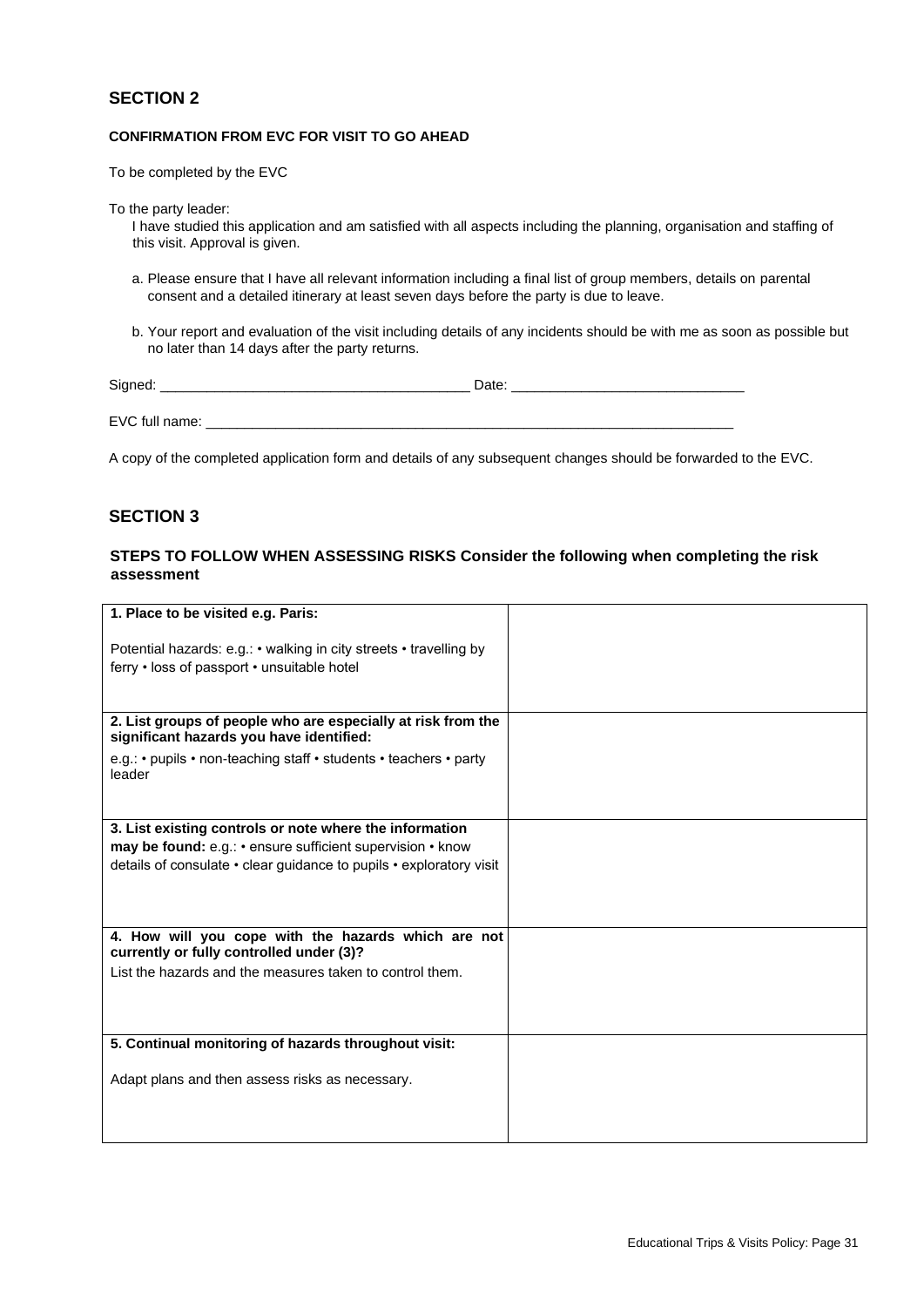#### **SUMMARY OF INFORMATION ABOUT PUPILS PARTICIPATING IN A VISIT (A copy of details may be attached in lieu of entering information in this section)**

|                 | <b>FORENAME</b> | <b>SURNAME</b> | <b>CONTACT NAME</b> | <b>CONTACT PHONE NUMBER</b> |
|-----------------|-----------------|----------------|---------------------|-----------------------------|
| $\mathbf{1}$    |                 |                |                     |                             |
| $\overline{2}$  |                 |                |                     |                             |
| $\overline{3}$  |                 |                |                     |                             |
| $\overline{4}$  |                 |                |                     |                             |
| $\overline{5}$  |                 |                |                     |                             |
| $\overline{6}$  |                 |                |                     |                             |
| $\overline{7}$  |                 |                |                     |                             |
| $\bf 8$         |                 |                |                     |                             |
| $\overline{9}$  |                 |                |                     |                             |
| $10$            |                 |                |                     |                             |
| $\overline{11}$ |                 |                |                     |                             |
| $\overline{12}$ |                 |                |                     |                             |
| 13              |                 |                |                     |                             |
| $\overline{14}$ |                 |                |                     |                             |
| 15              |                 |                |                     |                             |
| 16              |                 |                |                     |                             |
| 17              |                 |                |                     |                             |
| $\overline{18}$ |                 |                |                     |                             |
| 19              |                 |                |                     |                             |
| $\overline{20}$ |                 |                |                     |                             |
| $\overline{21}$ |                 |                |                     |                             |
| 22              |                 |                |                     |                             |
| $\overline{23}$ |                 |                |                     |                             |
| 24              |                 |                |                     |                             |
| 25              |                 |                |                     |                             |
| $\overline{26}$ |                 |                |                     |                             |
| $\overline{27}$ |                 |                |                     |                             |
| $\overline{28}$ |                 |                |                     |                             |
| 30              |                 |                |                     |                             |
| 31              |                 |                |                     |                             |
| $32\,$          |                 |                |                     |                             |
| 33              |                 |                |                     |                             |

*Where necessary attach a list of additional names and details.* 

**IMPORTANT -** On the day of the trip please notify the school of any absentees.